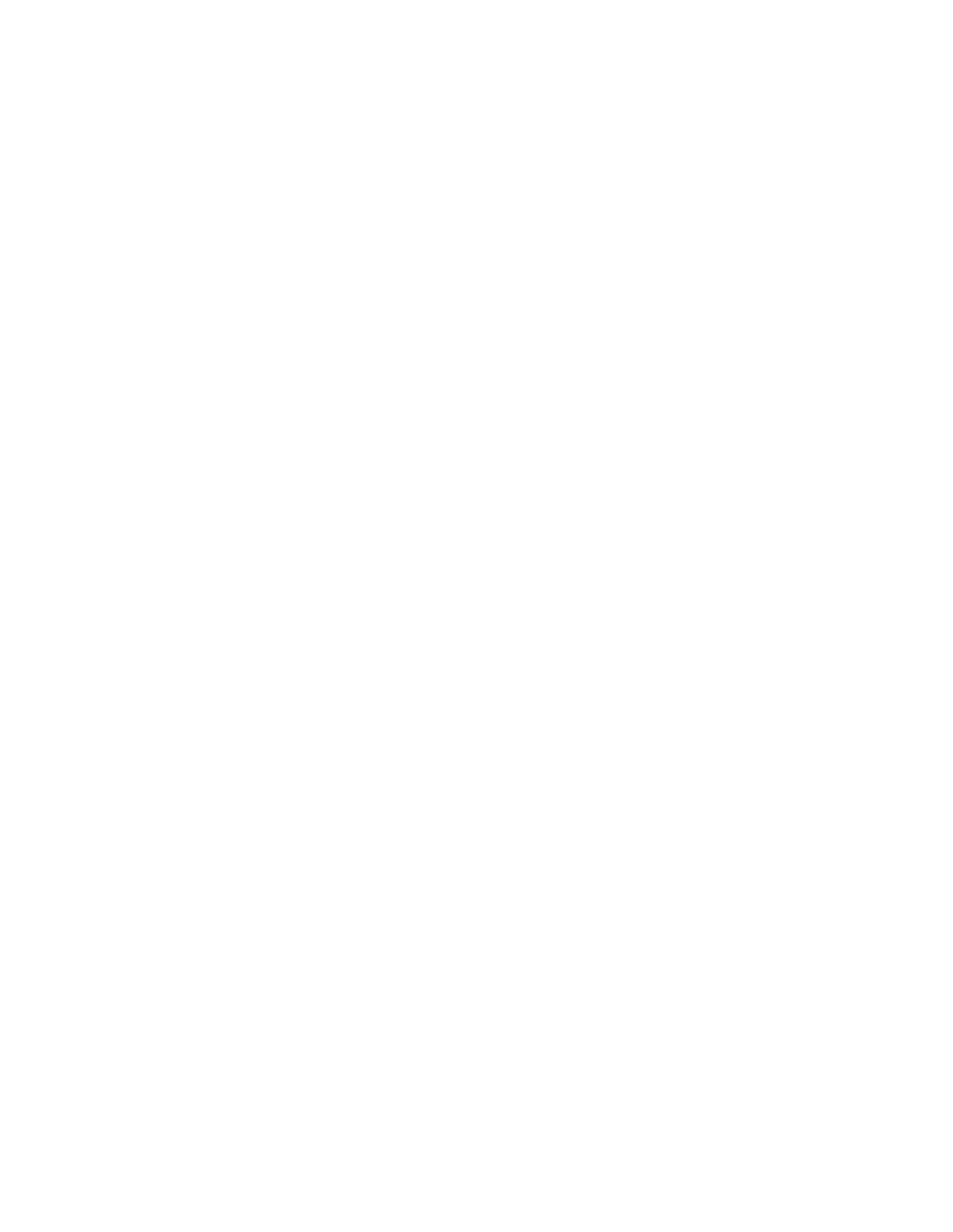### **IMF Working Paper**

### Middle East and Central Asia Department

### **Altruism and Workers' Remittances: Evidence from Selected Countries in the Middle East and Central Asia**

### **Prepared by Jacques Bouhga-Hagbe1**

Authorized for distribution by J. Erik De Vrijer

May 2006

**Abstract**

### **This Working Paper should not be reported as representing the views of the IMF.**

The views expressed in this Working Paper are those of the author(s) and do not necessarily represent those of the IMF or IMF policy. Working Papers describe research in progress by the author(s) and are published to elicit comments and to further debate.

Workers' remittances have been playing an increasingly important role in the balance of payments of many countries and can significantly contribute to the strength of their external positions. Assessing the likely stability of remittance flows could be a valuable input to the analysis of their external vulnerabilities. This paper argues that "altruism," as a motive to send money home, would contribute to the stability of these flows. Using a simple framework that relates workers' remittances to agricultural GDP, which is used as an indicator of economic "hardship" in the home country, evidence suggests that altruism could have played an important role in the flow of remittances to Egypt, Jordan, Morocco, Pakistan, and Tunisia in recent years.

JEL Classification Numbers: D10, E20, C12, C22

Keywords: Remittances, altruism, co-integration, Egypt, Jordan, Morocco, Pakistan, Tunisia

Author(s) E-Mail Address: jbouhgahagbe@imf.org

 $\overline{a}$ 

<sup>&</sup>lt;sup>1</sup> I am grateful to Mohsin S. Khan, J. Erik De Vrijer, and Gene Leon for very helpful comments. All errors and omissions are mine.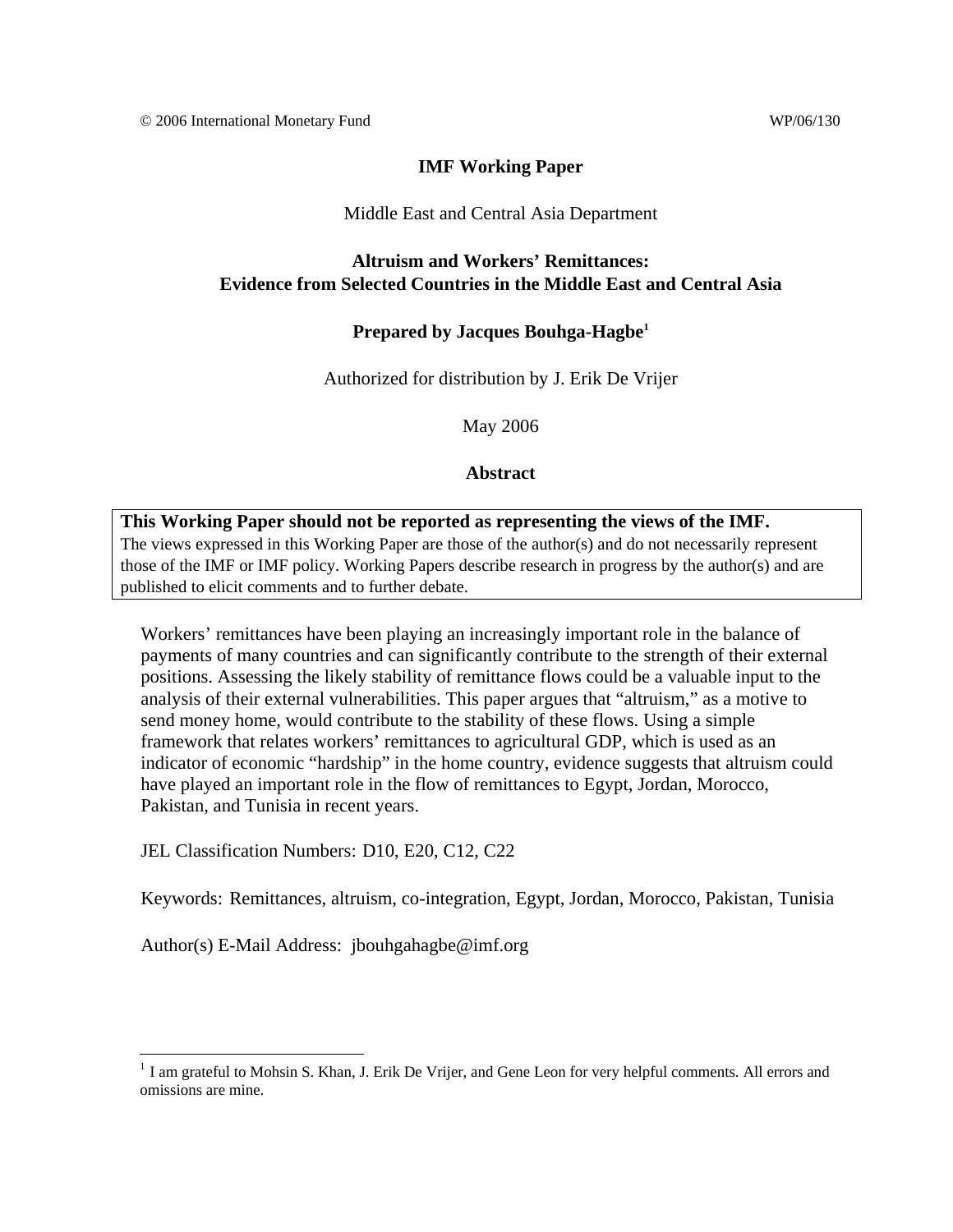|               | Contents                                                                     | Page |
|---------------|------------------------------------------------------------------------------|------|
| I.            |                                                                              |      |
| II.           |                                                                              |      |
| Ш.            |                                                                              |      |
| IV.           |                                                                              |      |
|               |                                                                              |      |
|               |                                                                              |      |
| <b>Tables</b> |                                                                              |      |
|               | A1. Egypt: Stationarity Test (Elliott-Rothenberg-Stock DF-GLS test)16        |      |
|               |                                                                              |      |
|               |                                                                              |      |
|               | A4. Egypt: Statistical Properties of the Vector Error Correction Model17     |      |
|               | A5. Jordan: Stationarity Test (Elliott-Rothenberg-Stock DF-GLS test)18       |      |
|               |                                                                              |      |
|               |                                                                              |      |
|               | A8. Jordan: Statistical Properties of the Vector Error Correction Model 1/20 |      |
|               | A9. Morocco: Stationarity Test (Elliott-Rothenberg-Stock DF-GLS test)21      |      |
|               |                                                                              |      |
|               |                                                                              |      |
|               | A12. Morocco: Statistical Properties of the Vector Error Correction Model22  |      |
|               | A13. Pakistan: Stationarity Test (Elliott-Rothenberg-Stock DF-GLS test)23    |      |
|               |                                                                              |      |
|               | A16. Pakistan: Statistical Properties of the Vector Error Correction Model25 |      |
|               | A17. Tunisia: Stationarity Test (Elliott-Rothenberg-Stock DF-GLS test) 26    |      |
|               |                                                                              |      |
|               |                                                                              |      |
|               | A20. Tunisia: Statistical Properties of the Vector Error Correction Model 27 |      |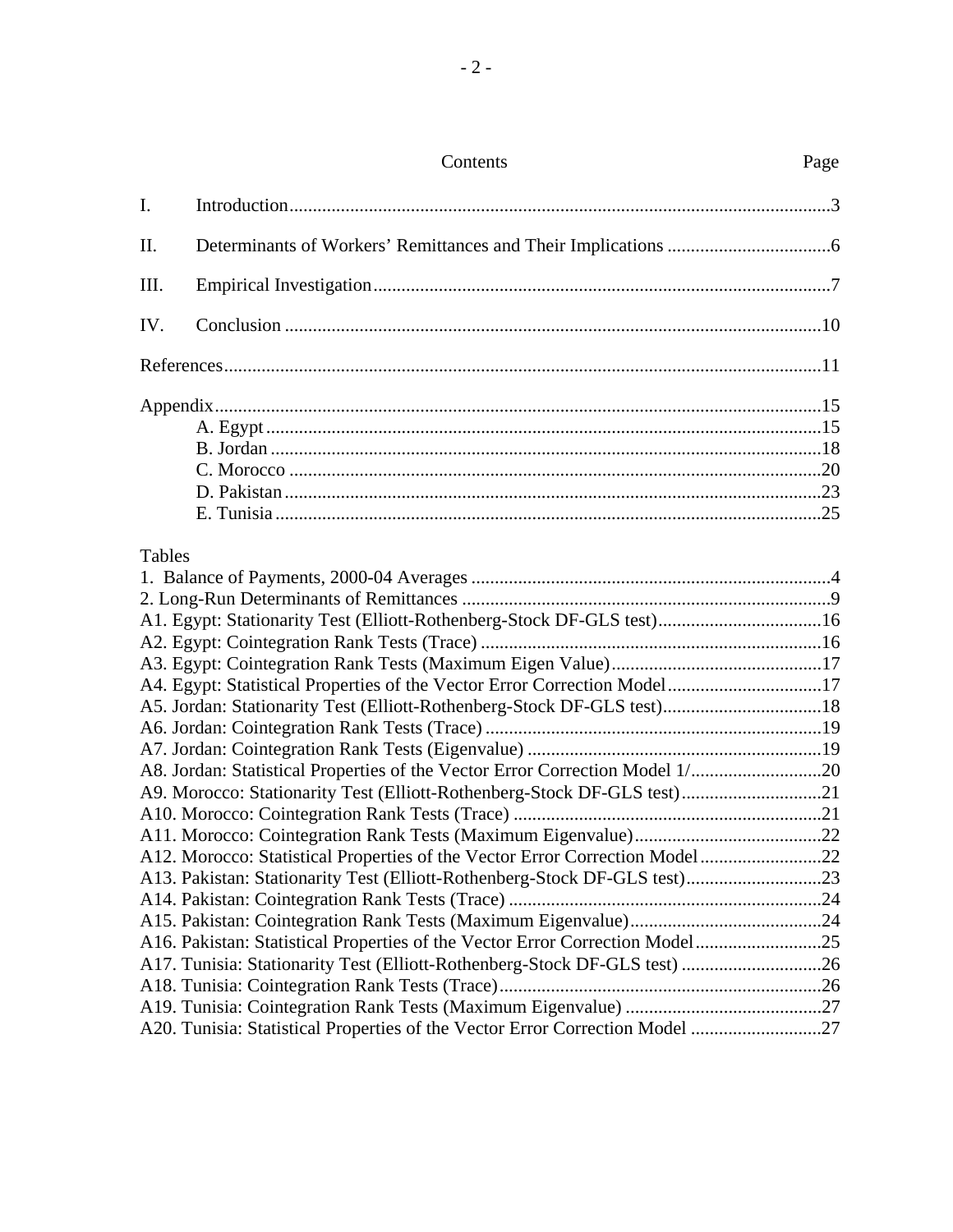### **I. INTRODUCTION**

People working outside their home country regularly transfer money home. These flows play an increasingly important role in the external positions of the recipient countries. For example, during the period 2000-04, workers' remittances amounted to about 3.5 percent of GDP in Egypt, 20 percent in Jordan, 8 percent in Morocco, 4 percent in Pakistan, and 5 percent in Tunisia. These inflows compare to a trade deficit of about 7.5 percent of GDP in Egypt, 24 percent in Jordan, 10 percent in Morocco, 1.5 percent in Pakistan, and 10 percent in Tunisia (Table 1). Moreover, remittance flows to these countries have been larger than foreign direct investment flows.

In Egypt, the level of remittances is equivalent to more than 15 percent of exports of goods and services. Their contribution to the balance of payments has been close to that of tourism in recent years, and their impact on Egypt's external position has historically been significant.

In Jordan, remittances almost offset the country's trade deficit. They are equivalent to more than 40 percent of exports of goods and services. There is no doubt that these flows greatly contribute to Jordan's external position. In addition, given Jordan's fixed exchange rate regime, remittances affect the growth of monetary aggregates through balance of payment surpluses. Therefore, remittances also matter for the analysis of monetary policy in Jordan.

In Morocco, workers' remittances represent about 25 percent of exports of goods and services. Their contribution to the balance of payments is equivalent to that of tourism. The impact of workers' remittances on Morocco's external position and the conduct of monetary policy is significant. Remittances almost cover the trade deficit and have contributed to the recent surpluses of the external current account, as well as the overall balance of payments. The balance of payment surpluses have contributed to the liquidity of the banking system and affect the conduct of monetary policy.

In Pakistan, workers' remittances are equivalent to about 22 percent of exports of goods and services. These flows have historically been an important component of Pakistan's balance of payments and have also contributed to the strengthening of the Pakistani rupee. Therefore, remittances play an important role in the country's external position and influence the conduct of monetary and exchange rate policy.

In Tunisia, workers' remittances are equivalent to about 11 percent of exports of goods and services. Their contribution to the balance of payments is just slightly below that of tourism (about 13 percent of exports of goods and services). Even though the relative importance of remittance flows to Tunisia compared to exports of goods and services is smaller than in the other countries we consider in this paper, they certainly contribute to containing vulnerabilities in Tunisia's external position.

In the above countries, the stability of remittance flows is an important policy issue that is relevant for the analysis of their external vulnerabilities. This issue becomes even more important given the fact that all these countries, with the exception of Egypt, are net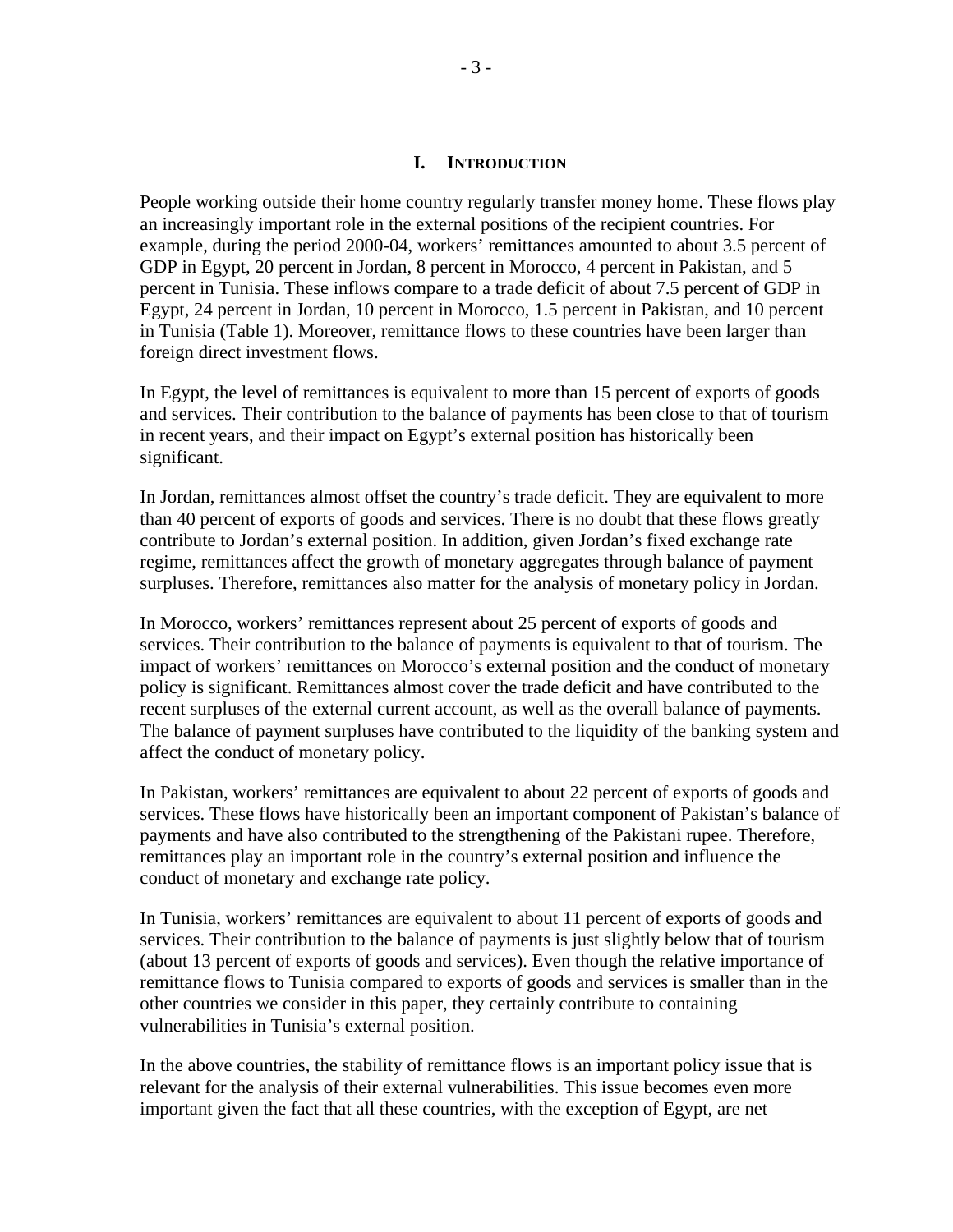importers of oil, and therefore are likely to experience the negative impact on their external positions of the current high oil prices. Remittances, and tourism for some countries, tend to mitigate the impact of unfavorable shocks on their balance of payments. Remittances also affect the liquidity in their banking systems and, therefore, indirectly influence the conduct of monetary policy. Assessing the stability of such flows could thus also be useful to understanding the challenges these countries face in the conduct of monetary and exchange rate policy.

| (III PULCIII UI UDT)               |         |         |         |          |         |  |  |  |  |
|------------------------------------|---------|---------|---------|----------|---------|--|--|--|--|
|                                    | Egypt   | Jordan  | Morocco | Pakistan | Tunisia |  |  |  |  |
| <b>Current Account Balance</b>     | 1.6     | 3.7     | 2.6     | 2.2      | $-3.3$  |  |  |  |  |
| <b>Trade Balance</b>               | $-7.5$  | $-23.8$ | $-10.2$ | $-1.5$   | $-10.1$ |  |  |  |  |
| Exports of goods                   | 10.1    | 29.3    | 20.8    | 13.6     | 32.6    |  |  |  |  |
| Imports of goods                   | $-17.6$ | $-53.1$ | $-31.1$ | $-15.1$  | $-42.7$ |  |  |  |  |
| Services, net                      | 4.2     | $-1.3$  | 5.5     | $-1.2$   | 6.4     |  |  |  |  |
| Credit                             | 12.7    | 18.4    | 12.0    | 2.8      | 13.1    |  |  |  |  |
| Debit                              | $-8.5$  | $-19.7$ | $-6.5$  | $-4.0$   | $-6.8$  |  |  |  |  |
| Income, net                        | 0.2     | 1.6     | $-2.0$  | $-2.9$   | $-4.6$  |  |  |  |  |
| Current Transfers, net             | 4.8     | 27.2    | 9.3     | 7.7      | 5.1     |  |  |  |  |
| Remittances, credit                | 3.5     | 19.9    | 8.2     | 3.6      | 4.8     |  |  |  |  |
| Capital and Financial Account, net | $-2.3$  | $-5.8$  | $-2.4$  | $-2.9$   | 3.4     |  |  |  |  |
| Direct Investment, net             | 0.9     | 4.3     | 3.4     | 0.8      | 2.8     |  |  |  |  |
| Reserve Assets, net                | 0.2     | $-5.7$  | $-3.9$  | $-2.2$   | $-1.3$  |  |  |  |  |
| Errors and Omissions, net          | 0.7     | 2.1     | $-0.2$  | 0.7      | $-0.1$  |  |  |  |  |

Table 1. Balance of Payments, 2000-04 Averages

 $(In present of CDD)$ 

Source: IMF, *Balance of Payments and International Investment Position Statistics,* and author's calculations

In this paper, we use a simple framework, focusing on "altruism," to assess the stability of remittances to the countries we consider. By "altruism," we mean the willingness of someone, in this case a worker living outside his or her home country, to provide financial assistance to another in a situation of "hardship." We use agricultural GDP as an indicator of "hardship" to analyze the role of altruistic motives as determinants of these flows. We argue below why agricultural GDP could be a useful indicator of economic "hardship." A trend variable is used to capture the effects of other potential motives to remit. Including a trend as we do in the framework has implications that we later discuss. Using cointegration techniques, we find evidence suggesting that altruism could be playing an important role in workers' decision to send money to Egypt, Jordan, Morocco, Pakistan, and Tunisia. For all these countries, the coefficient on the variable "*agricultural GDP*" in the equation determining the level of remittances turns out to be significant and negative. These findings suggest that in the long run, when agricultural GDP in these countries falls, workers' remittances tend to increase. Since we argue that agricultural GDP can be seen as a good indicator of "hardship" in the above-mentioned countries, we interpret this finding as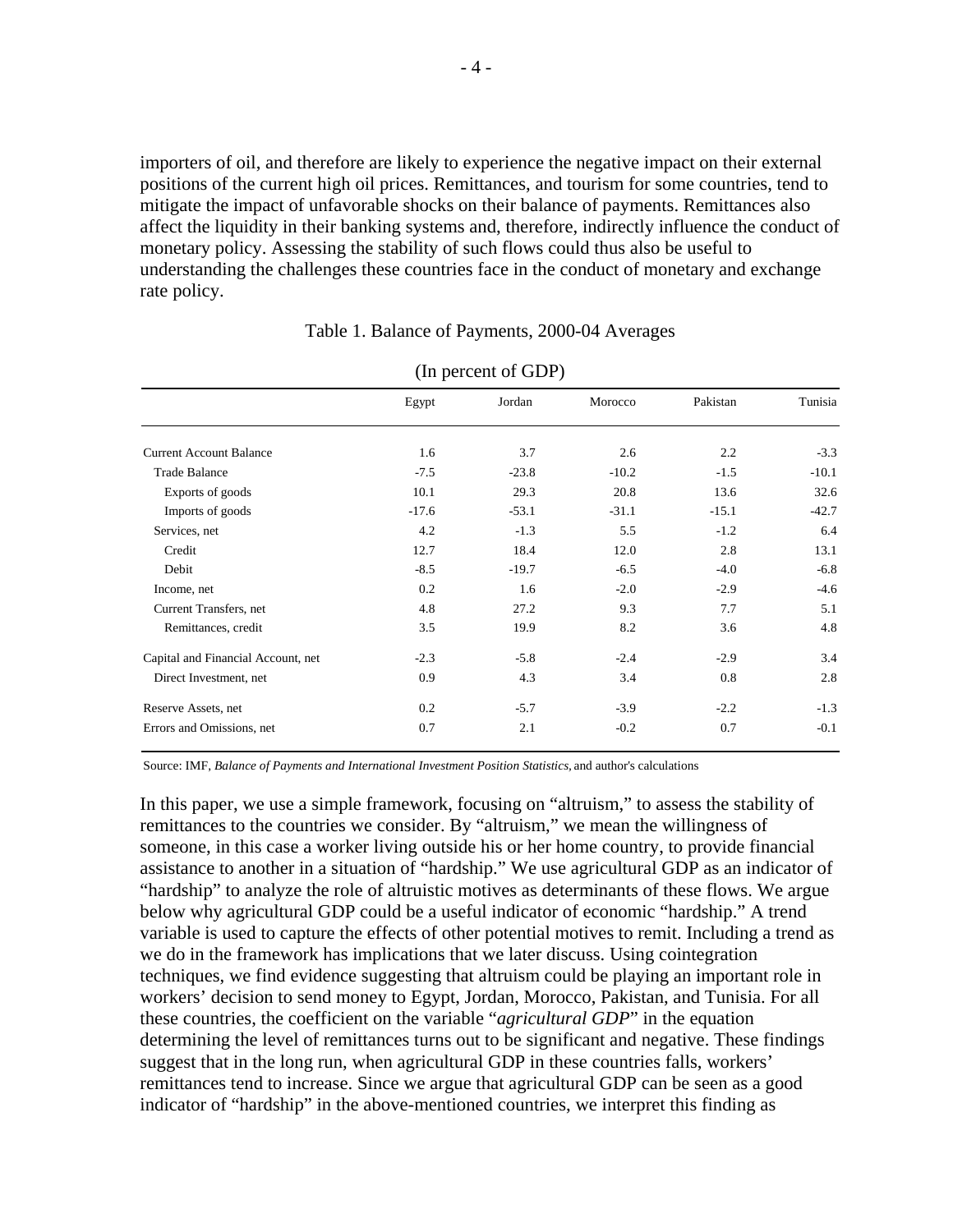evidence of altruism in workers' decisions to send money home. We then conclude that because of the "solidarity" motives that partly drive remittances to the countries we study, a sudden drop or reversal of these flows is unlikely in a foreseeable future, as those who receive this assistance are likely to continue to depend on them for a while.

The literature on remittances can be divided in two segments, one focusing on the causes and uses of remittances and the other on the macroeconomic impact of remittances. $2$  The first segment emphasizes the role of altruism and family ties as a motivation for remittances.<sup>3</sup> However, some other theories have focused on the idea that there can be self-interested reasons for remitting as well, which nevertheless center on the family.<sup>4</sup> Chami and Fisher (1996) argue that these arrangements may not be as self-interested as they may appear and show that altruism can lead to risk-sharing arrangements that are self-enforcing. Other studies have examined the possibility of having portfolio investment motives behind remittances.<sup>5</sup> Regarding the macroeconomic impact of remittances in the recipient countries, the literature tends to emphasize that remittances increase family consumption and are not invested in productive assets, with the possible exception of real estate.<sup>6</sup>

This paper can be seen as part of the literature on workers' motives to remit. It adds to the investigation of the causes of remittances discussed above. However, a distinguishing feature is that we apply a relatively simple framework to selected countries, which we study individually. By doing this, we avoid the potential problems that can arise when pieces of information about individual countries are pooled together to analyze phenomena whose main characteristics could be country-specific.<sup>7</sup> Another distinguishing feature of this analysis is that cointegration techniques help us avoid any data transformation, such as for example differencing, which could lead to a loss of information. The estimation is based on

 $\overline{a}$ 

 $5$  See for example Straubhar (1986), Wahba (1991), and, more recently, Gordon and Gupta (2004).

<sup>&</sup>lt;sup>2</sup> See for example Taylor (1999) and Elbadawi and Rocha (1992), Russell (1986), and more recently, Chami, Fullenkamp, and Jahjah (2005) for a review of the literature on remittances.

 $3$  See for example Johnson and Whitelaw (1974), and Lucas and Stark (1988).

 $^4$  Lucas and Stark (1985) find evidence for self-interested behavior in Botswana and suggest that one reason for remitting could be that migrants may have investments that need attention while they are away. See also Stark (1991), Agarwal and Horowitz (2002), Gubert (2002), Abel and Kotlikoff (1988), Altonji, Hayashi, and Kotlikoff (1992), Townsend (1994), Poirine (1997), and Ilahi and Jafarey (1999), among others.

 $<sup>6</sup>$  See Oberai and Singh (1980), Durand and others (1996), Gilani (1981), Glytsos (1993), Alderman (1996),</sup> Adams (1991, 1998), Brown (1997), Sofranko and Idris (1999), Lopez and Seligson (1991), Taylor (1992), Stahl and Habib (1989), Nishat and Bilgrami (1991), Glytsos (1993), Adelman and Taylor (1990), Durand, Parrado, and Massey (1996), Kozel and Alderman (1990), Itzigsohn (1995), Amjad (1986), Ahmed (1986), and Chami, Fullenkamp, and Jahjah (2005).

<sup>7</sup> Bouhga-Hagbe (2004) does a similar exercise for Morocco.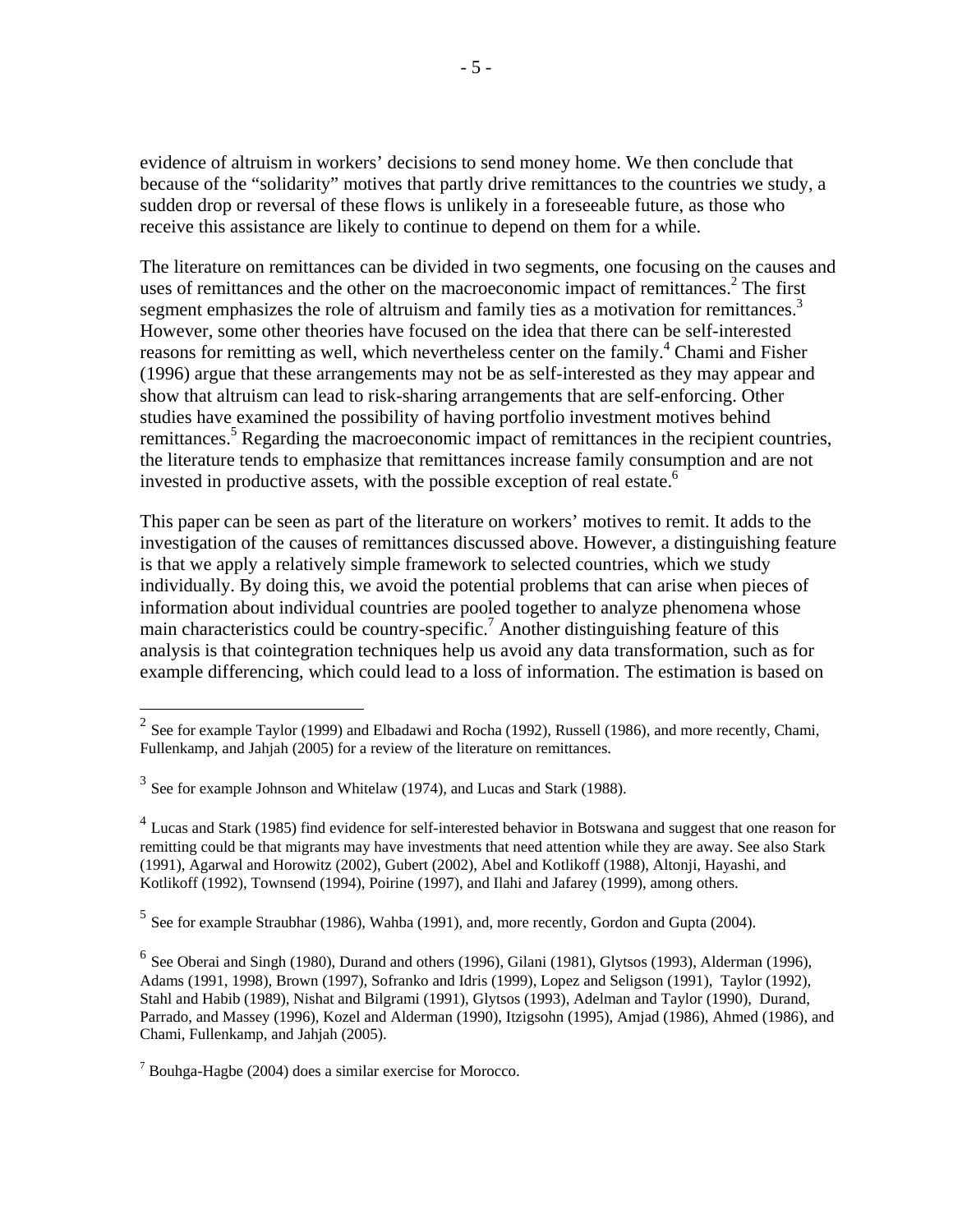(the logarithm of) the original variables, thus leading directly to the estimation of the longrun relation among the variables. Endogeneity problems will not be a concern because the technique allows for endogenous regressors.

The paper is organized as follows. In Section II, we discuss the potential motives to remit and argue how each could contribute or not to the stability of remittance flows. Section III is devoted to the empirical investigation of the relation between remittances and their potential determinants in the countries we consider. We then present our concluding remarks, including the implications of our findings as well as the limitations of the framework we use.

### **II. DETERMINANTS OF WORKERS' REMITTANCES AND THEIR IMPLICATIONS**

As reflected in the extensive literature we briefly mentioned above, many factors are significant in workers' decisions to remit. The importance of each of these factors in each country can shed light on the stability of remittance flows, which are usually an important component of a country's balance of payments.

Altruism or solidarity motives can a priori be expected to be an important factor in workers' decision to remit as many workers partly send money home to support their families. If such a motive is important in workers' decisions to remit, one would expect remittance flows to remain stable in developing countries, as it is likely that in such countries many of the families receiving assistance from abroad will continue to depend on such flows in the foreseeable future. However, the stability of such motives should also be seen in the context of changes in migration patterns. For instance, the migration of family members may reduce the scope for "altruistic" motives. Nonetheless, in many developing countries, this effect would be counterbalanced by new waves of emigrants who are attracted by jobs in industrialized countries. Moreover, "altruism" as a motive to remit may in fact partly reflect self-interested reasons for transfers for those who want their residential investments to be looked after when they are away. Therefore, "altruistic" flows could be thought of as being fairly stable.

"Attachment to homeland" can also be an important motive in someone's decision to send money home. Workers can send money home because they want to build "something in their homeland." In many cases, workers remit partly to buy real estate or to create a small business. One can expect such motives to remain stable and therefore, to contribute to the stability of remittances in the long run. However, improved settlement opportunities for workers in their countries of residence may in theory reduce their attachment to their homeland. Nonetheless, these improvements in settlement opportunities could be expected to occur at a slow pace, therefore having only a limited offsetting impact on workers' attachments to their home countries.

Remittances can also reflect workers' desires to diversify their portfolios. The presence of such portfolio diversification motives would imply that remittances could be sensitive to their rate of return. In this case, they could be volatile just as any other capital flow.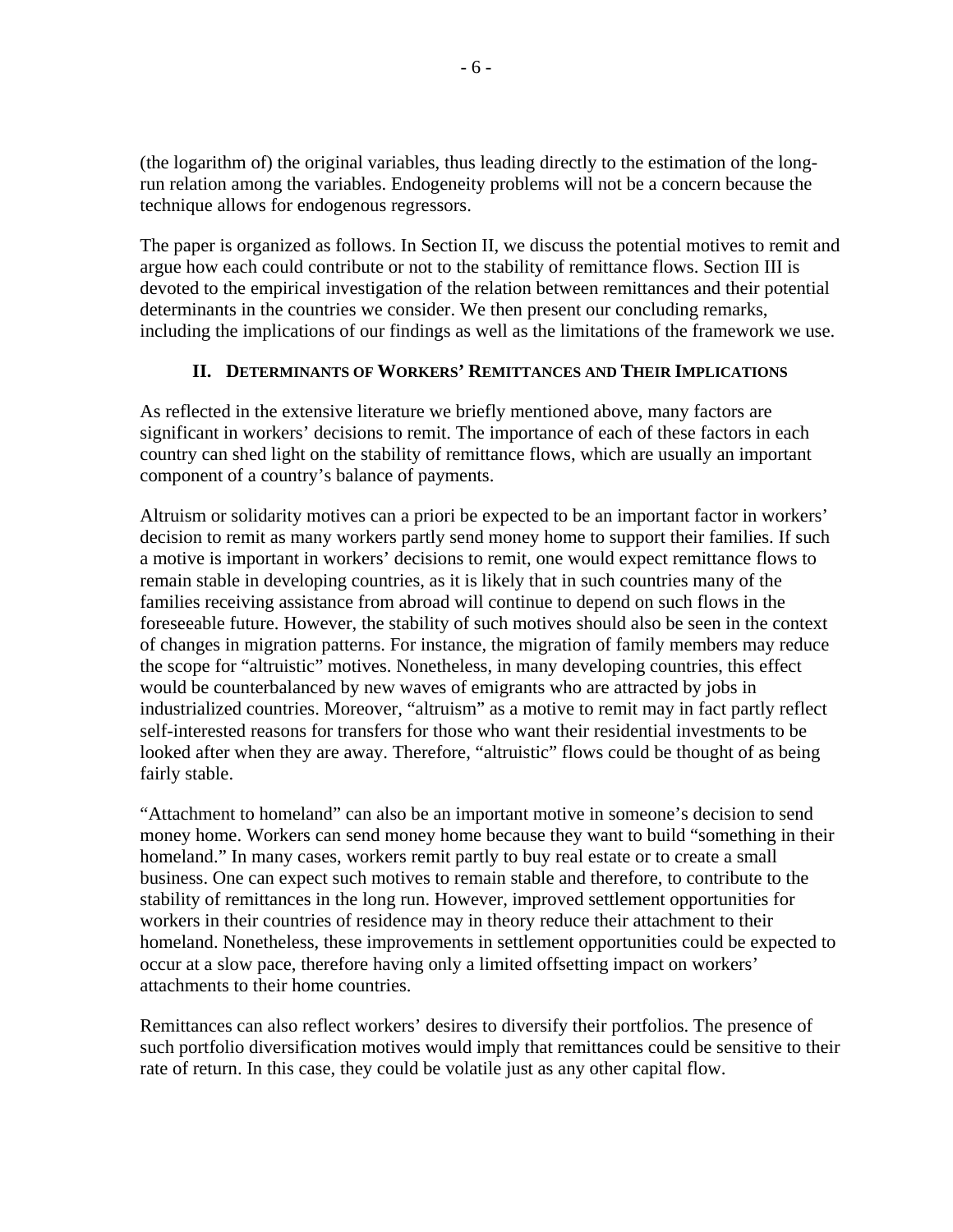The exchange rate can also influence the level of remittances. The overall effect of exchange rate movements is not always clear a priori because it is the sum of two opposite effects. If goods in the home country become less expensive with the depreciation of the currency, one does not need to transfer as much money as before to buy a given amount of goods. On the other hand, a depreciation of the home country's exchange rate can also make its citizens living abroad "wealthier," as it increases their purchasing power in the home country. Therefore, this "wealth effect" could give them incentives to transfer more money in order to buy even more goods in the home country, including residential real estate, which are now less expensive. Even if the actual effect of exchange rate movements were known, interpreting their long-term impact on the stability of remittances would be difficult.<sup>8</sup>

Finally, other factors such as national policies toward workers living abroad could be an important qualitative determinant of transfers in general. For example, in Morocco, there is a ministry in charge of Moroccans living abroad, which, among other things, helps streamline the administrative procedures related to their transactions with the home country. Such aspects of a country's policy, if important in workers' decisions to remit, would contribute to the stability of remittance flows.

### **III. EMPIRICAL INVESTIGATION**

In this analysis, we focus exclusively on altruism as a motive to remit. Other potential motives to remit, with the exception of the exchange rate, are captured in a linear trend variable. Although intuitively appealing, one could note that this could be a strong assumption for some countries if other motives to send money home cannot easily be captured in a linear trend.<sup>9</sup> The size of the sample, the availability of the data on other potential motives to send money home, our focus on altruism, and our desire to keep the econometric framework simple have also influenced our decision. We decided to keep the exchange rate in the regression equation for at least two reasons. First, many countries tend to manage their exchange rates even when it is flexible. Therefore, a trend may not

<u>.</u>

 $8$  For example, even if a devaluation or a depreciation of a currency can temporarily attract flows from workers who are willing to buy goods in their home country because they have become less expensive, this factor can in theory also undermine their confidence in the economy if it is a consequence of some weaknesses in the economy.

 $9^9$  Bouhga-Hagbe (2004) presents a similar analysis for Morocco that explicitly includes the other potential motives to remit that we have discussed. The assumption we make is not necessarily unrealistic because other motives to remit mainly include workers' willingness to share additional revenues with their families and a willingness to "build something" in the homeland. Wages, GDP in workers' countries of residence, and nonagricultural GDP in the home country, particularly construction GDP can be used to capture such motives. Portfolio diversification motives may not be captured with a trend because they may depend on financial indicators such as interest rates differentials that may not be trend stationary. However, these motives to remit are likely to play a limited role in remittance flows to the countries we consider. Bouhga-Hagbe (2004) finds that they do not play any significant role in the case of Morocco. In general, the empirical investigations of remittances we mention above suggest that demographic and income variables tend to be significant, while financial variables' significance varies depending on the sample and specification.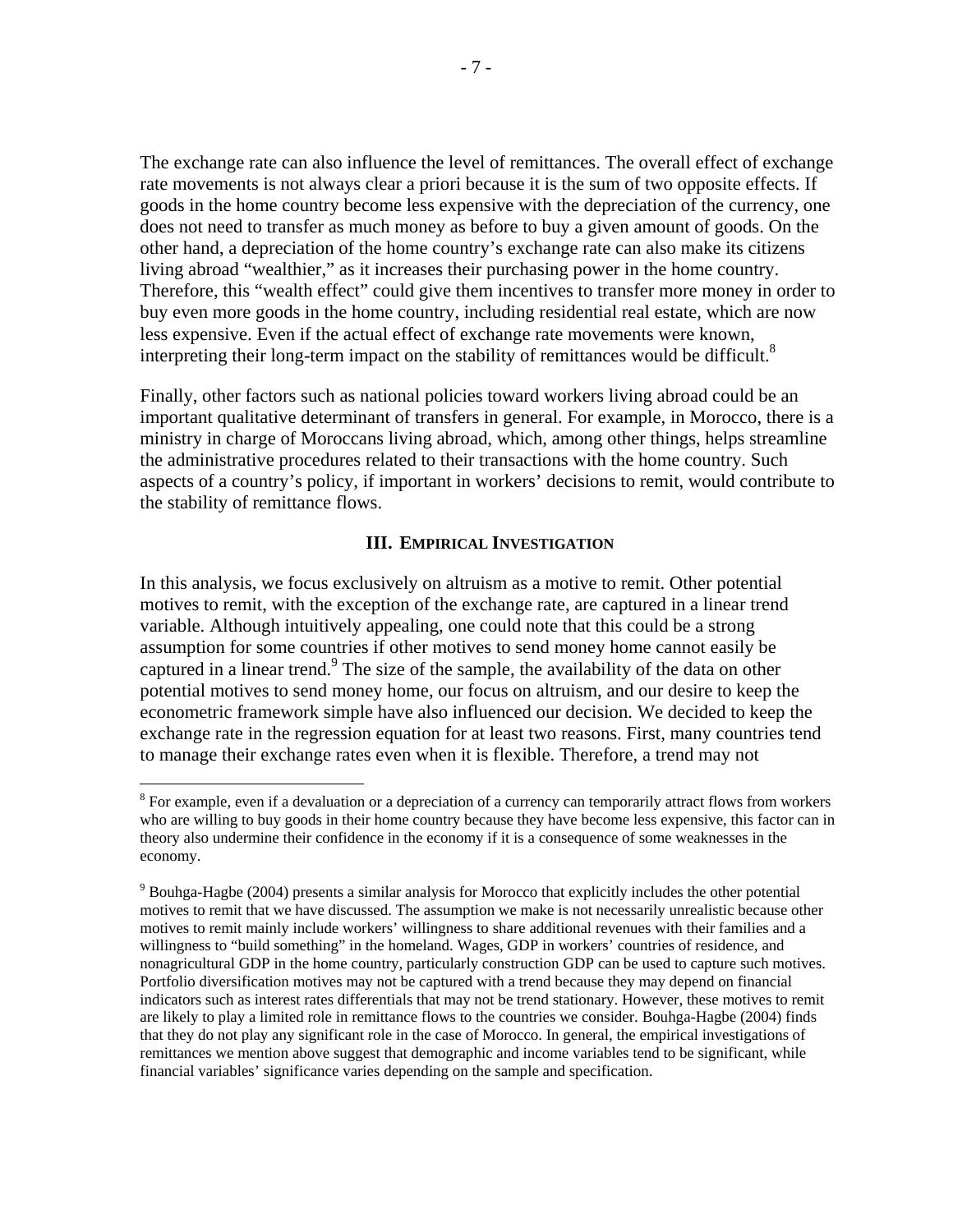accurately capture the information contained in exchange rate movements. Second, the exchange rate also captures differences in units of account, in addition to being a potential motive to remit. Keeping this variable in the regression equation allows us to control for changes in the level of remittances that come merely from changes in relative units of account. Therefore, we estimate the following long-run relation

### *Remittances =*  $\alpha$  *Agricultural GDP +*  $\beta$  *Exchange rate +*  $\gamma$  *Trend +*  $\varepsilon$  *(1)*

where agricultural real GDP is used as a proxy for "hardship" in the countries we analyze. A fall in real agricultural GDP is interpreted as an increase in "hardship." One could note that when agricultural GDP falls, food prices could in theory increase. Therefore, the impact on farmers' revenues is unclear and would depend on the elasticity of agricultural output to food prices. However, one could also note that even when farmers' revenues are roughly unchanged, their purchasing power is likely to decrease with the hike in prices in the economy.10 Therefore a decline in real agricultural GDP is likely to make farmers worse  $\sim$ ff $11$ 

In equation ( 1 ), the variable "*Remittances"* is the logarithm of the yearly dollar value of the flow of remittances received by a country. "*Agricultural GDP"* is the logarithm of its real agricultural GDP in local currency.<sup>12, 13</sup> "*Exchange rate*" is the logarithm of its exchange rate (US dollar per national currency). The variable "*Trend"* is a linear trend. "<sup>ε</sup> *"* is an error term that is assumed to be stationary. Evidence of altruism can be captured by a negative long-run correlation between the variables "*Remittances*" and "*Agricultural GDP*" ( $\alpha$  < 0).

Using cointegration techniques, we estimate the long-run relation between remittances and some of their potential determinants for Egypt, Jordan, Morocco, Pakistan, and Tunisia, as we describe in equation ( 1 ). The results are presented in Table 2. The details of the

<u>.</u>

 $10$  Countries tend to import more food products when their agricultural campaign is bad. This contributes to limiting the increase in food prices. In addition, it also contributes to lowering both farmers' revenues and the general price level in the economy.

 $11$  Another argument supporting this view is that if a relatively low agricultural output were to make farmers better off, farmers would tend to keep their supply of food at relatively low levels, even when the agricultural campaign is good.

 $12$  Nominal agricultural GDP is not appealing to us because it depends on food prices which are affected not only by the quality of a country's agricultural campaign, but also by governments' foreign trade policies. A government that lowers tariffs on agricultural products will contribute to lowering food prices in its economy. For a given real agricultural GDP, nominal agricultural GDP would fall. However, it is not clear whether farmers will be worse off because if their output is relatively high, they could still have a relatively high level of revenues and enjoy a higher purchasing power because of a fall in domestic prices. Therefore, changes in nominal agricultural GDP may not reflect changes in the level of "hardship" and could merely reflect changes in countries' foreign trade policies.

 $13$  For Tunisia, we use remittances in local currency. More details are provided in the appendix.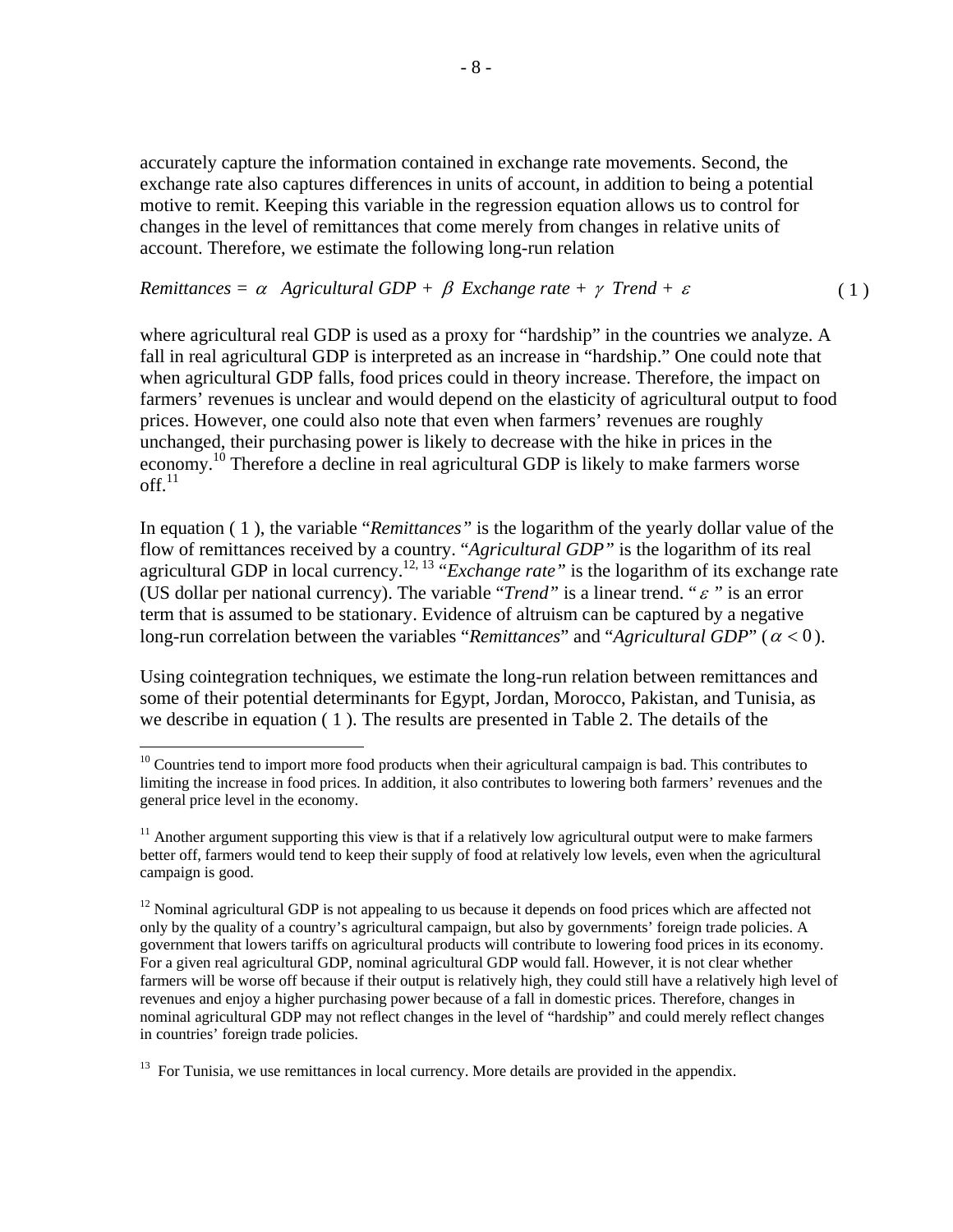econometric technique for each of the countries are presented in the appendix. The statistical properties of the model used do not suggest any problem.

|                                    | Egypt                |                       | Jordan               |                      | Morocco              | Pakistan              | Tunisia              |
|------------------------------------|----------------------|-----------------------|----------------------|----------------------|----------------------|-----------------------|----------------------|
| Dependent variable:<br>Remittances |                      |                       |                      |                      |                      |                       |                      |
| <b>Agricultural GDP</b>            | $-9.59$<br>$[-3.91]$ | $-12.28$<br>$[-3.27]$ | $-0.32$<br>$[-1.61]$ | $-0.78$<br>$[-2.55]$ | $-1.37$<br>$[-3.26]$ | $-13.59$<br>$[-6.38]$ | $-2.53$<br>$[-3.82]$ |
| Exchange rate                      | 0.158<br>[2.48]      |                       | 0.93<br>[1.82]       |                      | $-1.23$<br>$[-3.81]$ | 1.35<br>[1.78]        |                      |
| Trend                              | 0.30<br>[3.92]       | 0.36<br>[3.45]        | 0.06<br>[2.63]       | 0.026<br>[1.26]      | 0.02<br>[1.64]       | 0.63<br>[6.08]        | 0.18<br>[7.87]       |

Table 2. Long-Run Determinants of Remittances

Source: Author's estimates

1/ t-statistics are in brackets.

1

The data are taken from the *World Development Indicators* database and cover the period 1977-2002 for Egypt,

1975-2002 for Jordan and Morocco, and 1976-2002 for Pakistan and Tunisia.

All regression equations include an unreported constant.

The estimate of the coefficient  $\alpha$  on "*Agricultural GDP*" in Table 2 is negative for all five countries we study. Exclusion tests suggest that the variable "*Agricultural GDP*" significantly enters the long-run relation for each of the countries (see Table A4 for Egypt, Table A8 for Jordan, Table A12 for Morocco, Table A16 for Pakistan, and Table A20 for Tunisia). These results suggest that the statistical model we present in equation ( 1 ) could explain the evolution of remittances in the long-run in these five countries and that the variable "*Agricultural GDP*" significantly enters the long-run relation with the sign expected.<sup>14</sup> As argued above, these findings support the view that altruism played an important role in workers' decision to send money to Egypt, Jordan, Morocco, Pakistan, and Tunisia during this period.

<sup>&</sup>lt;sup>14</sup> As far as the magnitude of the coefficient  $\alpha$  on "*Agricultural GDP*" is concerned, one could note that in Table 2, it is much higher for Egypt and Pakistan than for the other three countries. These magnitudes are only marginally affected when alternative lag specifications are considered in the model. This could suggest that the long-run level of remittances in Egypt and Pakistan may also be affected by other variables that are not well captured either by the lag values of the variables we consider or by a linear trend. The instability of this parameter in the models we present for Egypt and Jordan could be due to the small size of our sample. As far as the coefficient on the variable "*Exchange rate*" is concerned, its sign and magnitude are more difficult to interpret, as we argue above.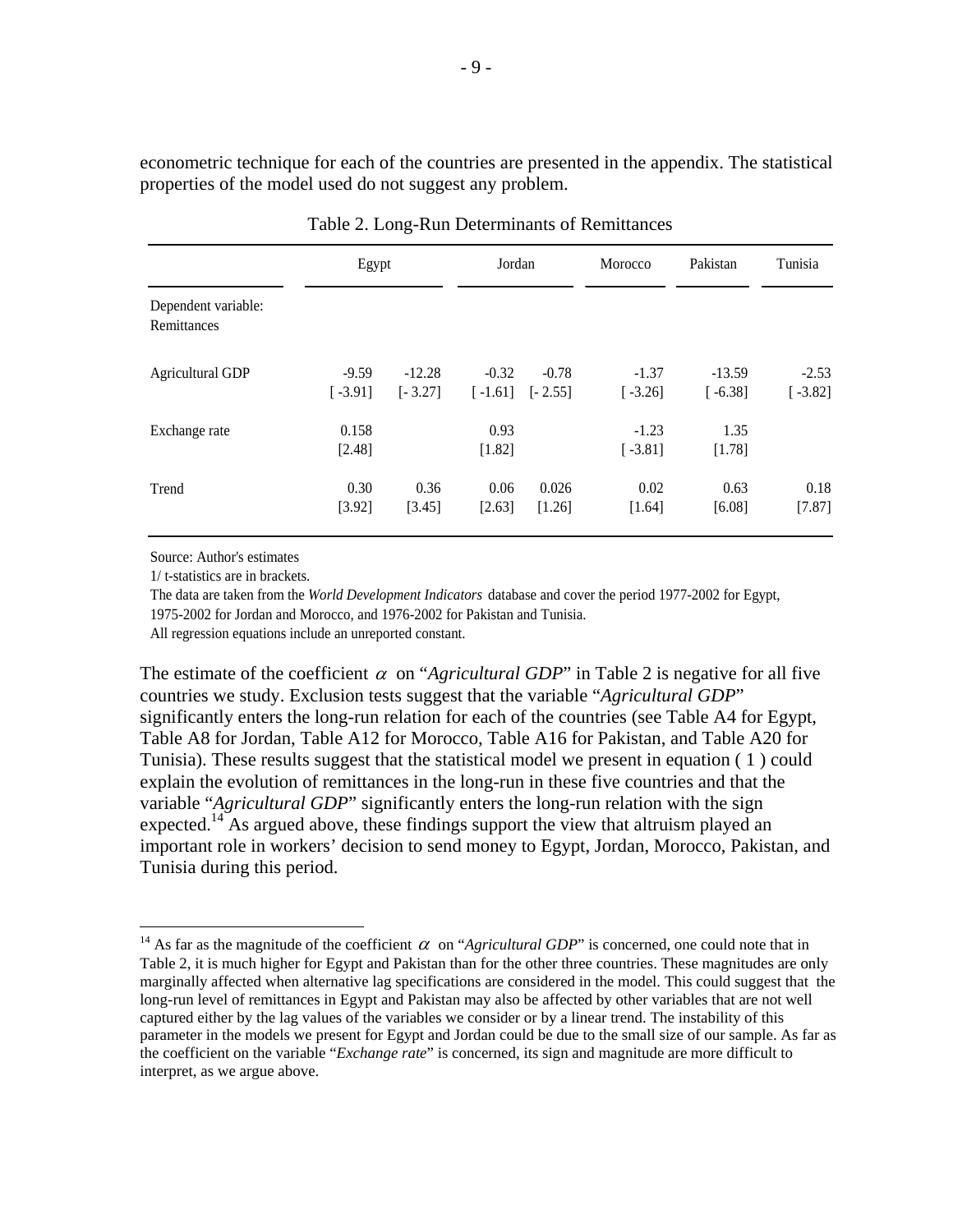#### **IV. CONCLUSION**

Our purpose in this paper was to look for potential evidence of altruistic motives behind workers' decisions to remit to selected countries in the Middle East and Central Asia. Evidence of such motives could shed light on the stability of remittance flows to these countries, which tend to be a sizable component of the balance of payments. Using a relatively simple framework, empirical evidence suggests that in the long-run, remittances tend to be negatively correlated with agricultural GDP, which we use as an indicator of "hardship." This finding supports the view that "altruism" could be playing an important role in workers' decisions to remit to the countries analyzed. It also implies that a sudden drop or reversal of remittance flows to the countries we consider is unlikely in a foreseeable future, as many of those who are receiving this assistance will likely continue to depend on it in the coming years. Therefore, remittances are likely to continue to be an important element mitigating the external vulnerabilities of the countries considered.

In this analysis, we mainly focus on finding evidence of altruism as a motive for workers' decision to remit. Therefore, we use a framework that is as simple as possible and easily applicable to countries with relatively few observation points. Our simple framework has some limitations. First, we use a linear trend to capture the effects of other motives to remit besides altruism. These motives could have been introduced explicitly as in Bouhga-Hagbe (2004) for Morocco. Second, we could not clearly quantify the relative importance of altruistic motives compared to other motives. The fact that the trend, which captures other potential motives to remit was significant in our estimates suggests that other motives to remit could also be important. This is left for further research.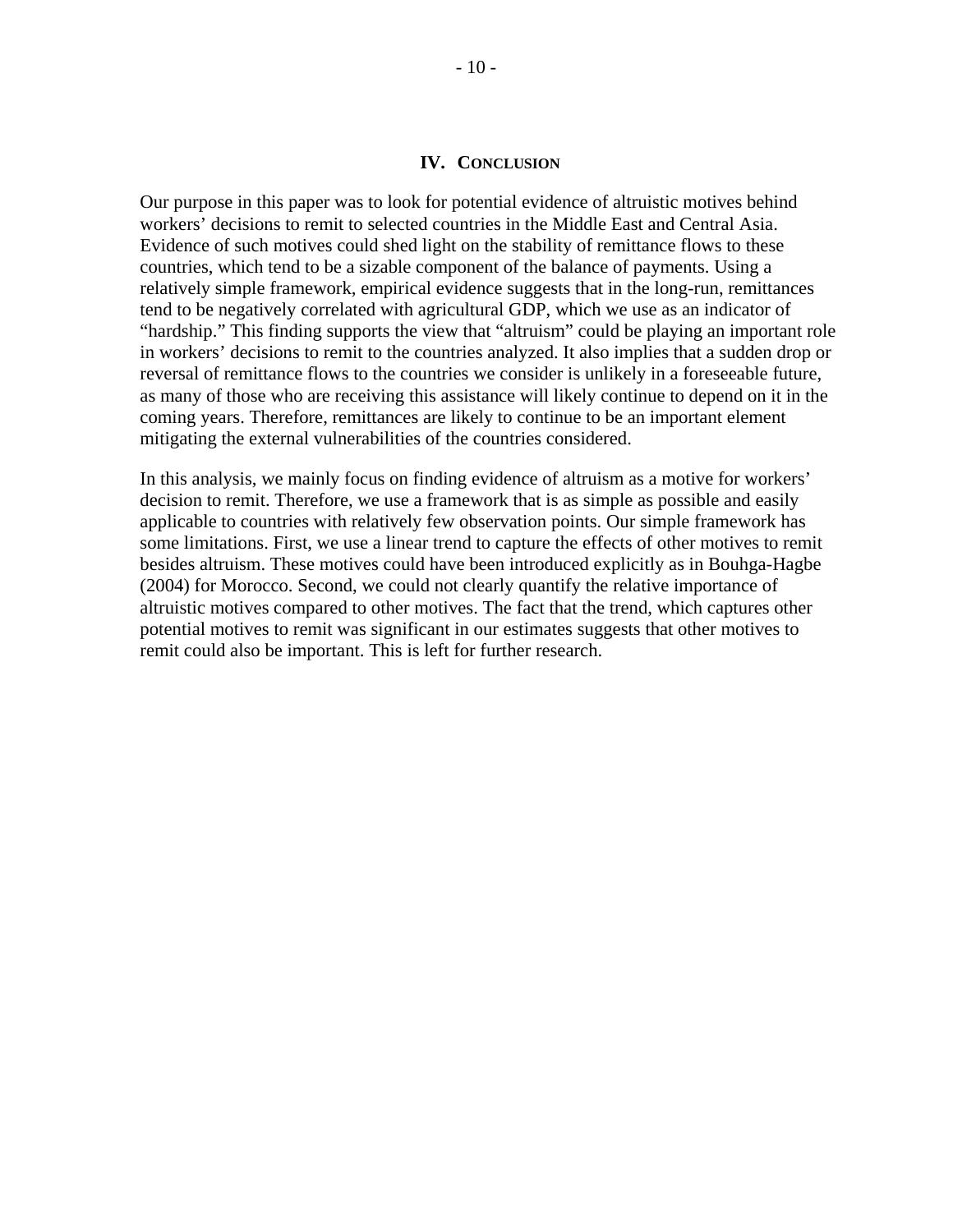#### **REFERENCES**

- Abel, A., and L. Kotlikoff, 1988, "Does the Consumption of Different Age Groups Move Together? A New Nonparametric Test of Intergenerational Altruism," NBER Working Paper No. 2490 (Cambridge, Massachusetts: National Bureau of Economic Research).
- Adams, R.H.Jr., 1991, "The Economic Uses and Impact of International Remittances in Rural Egypt," *Economic Development and Cultural Change*, Vol. 39, pp. 695–722.
- ———, 1998, "Remittances, Investment, and Rural Asset Accumulation in Pakistan," *Economic Development and Cultural Change*, Vol. 47, pp. 155–73.
- Adelman I., and J.E. Taylor, 1990, "Is Structural Adjustment with a Human Face Possible? The Case of Mexico," *Journal of Development Studies*, Vol. 26, pp. 387–407.
- Agarwal, R., and A.W. Horowitz, 2002, "Are International Remittances Altruism or Insurance? Evidence from Guyana Using Multiple-Migrant Households," *World Development*, Vol. 30, pp. 2033–44.
- Ahmed, M.A., 1986, "Comments on Impact of Workers' Remittances from the Middle East on Pakistan's Economy: Some Selected Issues," *Pakistan Development Review*, Vol. 25, pp. 783–85.
- Alderman, H., 1996, "Saving and Economic Shocks in Rural Pakistan," *Journal of Development Economics*, Vol. 51, pp. 343–65.
- Altonii, J., F. Hayashi, and L. Kotlikoff, 1992, "Is the Extended Family Altruistically Linked? Direct Tests Using Micro Data," *American Economic Review*, Vol. 82, pp. 1177–98.
- Amjad, R., 1986, "Impact of Workers' Remittances from the Middle East on Pakistan's Economy: Some Selected Issues," *Pakistan Development Review*, Vol. 25, pp. 757–82.
- Banerjee, A., Hendry, D.F. and Smith, G.W., 1986, "Exploring Equilibrium Relationships in Economics through Static Models: Some Monte Carlo Evidence," *Oxford Bulletin of Economics and Statistics*, Vol. 48, pp. 253–77.
- Bouhga-Hagbe, Jacques, 2004, "A Theory of Workers' Remittances with an Application to Morocco," IMF Working Paper 04/194 (Washington: International Monetary Fund).
- Brown, R.P.C., 1997, "Estimating Remittance Functions for Pacific Island Migrants," *World Development*, Vol. 25, pp. 613–26.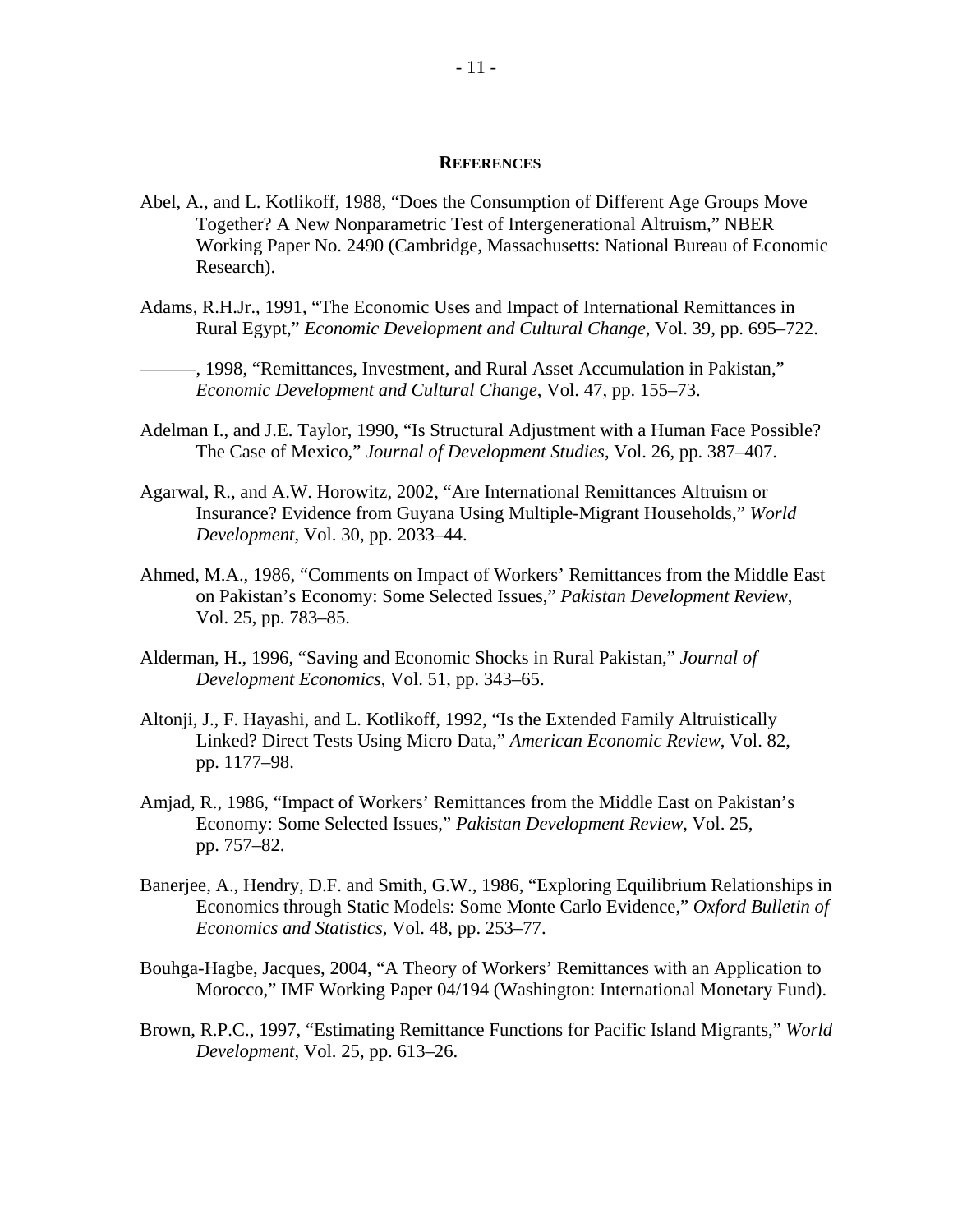- Chami, Ralph, Connel Fullenkamp, and Samir Jahjah, 2005, "Are Immigrant Remittance Flows a Source of Capital for Development?" *IMF Staff Papers*, Vol. 52, No. 1, pp. 55-81.
- Chami, Ralph, and Jeffrey H. Fisher, 1996, "Altruism, Matching, and Nonmarket Insurance," *Economic Inquiry*, Vol. 34, pp. 630–47.
- Dickey, D.A., and R.J. Rossana, 1994, "Cointegrated Time Series: A Guide Estimation and Hypothesis Testing," *Oxford Bulletin of Economics and Statistics*, Vol. 56, pp. 325– 53.
- Durand, J., E.A. Parrado, and D.S. Massey, 1996, "Migradollars and Development: A Reconsideration of the Mexican Case," *International Migration Review*, Vol. 30, pp. 423–44.
- Durand, J., W. Kandel, E.A. Parrado, and D.S. Massey, 1996, "International Migration and Development in Mexican Communities," *Demography*, Vol. 33, pp. 249–64.
- Elbadawi, Ibrahim A., and Robert de Rezende Rocha, 1992, "Determinants of Expatriate Workers' Remittances in North Africa and Europe," World Bank Policy Research Working Paper 1038 (Washington: World Bank).
- Elliott, G, T.J. Rothenberg, and J.H. Stock, 1996, "Efficient Tests for an Autoregressive Unit Root," *Econometrica* Vol. 64, No. 4 pp. 813-36.
- Engle, R.F., and C.W.J. Granger, 1987, "Co-Integration and Error Correction Representation, Estimation, and Testing," *Econometrica*, Vol. 55, No. 2 (March), pp. 251–76.
- Glytsos, N.P., 1993, "Measuring the Income Effects of Migrant Remittances: A Methodological Approach Applied to Greece," *Economic Development and Cultural Change*, Vol. 42, pp. 131–68.
- Gordon, J., and P. Gupta, 2004, "Nonresident Deposits in India: In Search of Return?" IMF Working Paper 04/48 (Washington: International Monetary Fund).
- Granger C.W.J., and P. Newbold, 1974, "Spurious Regressions in Econometrics," *Journal of Econometrics,* Vol. 2, pp. 111–20.
- Gubert, Flore, 2002, "Do Migrants Insure Those Who Stay Behind? Evidence from the Kayes Area (Western Mali)," *Oxford Development Studies*, Vol. 30, pp. 267–87.
- Hendry D.F, and G.E. Mizon, 1993, "Evaluating Econometric Models by Encompassing the VAR," in *Models, Methods, and Applications of Econometrics: Essays in Honor of A.R. Bergstrom,* ed. by P.C.B. Phillips (Oxford: Blackwell Publishing).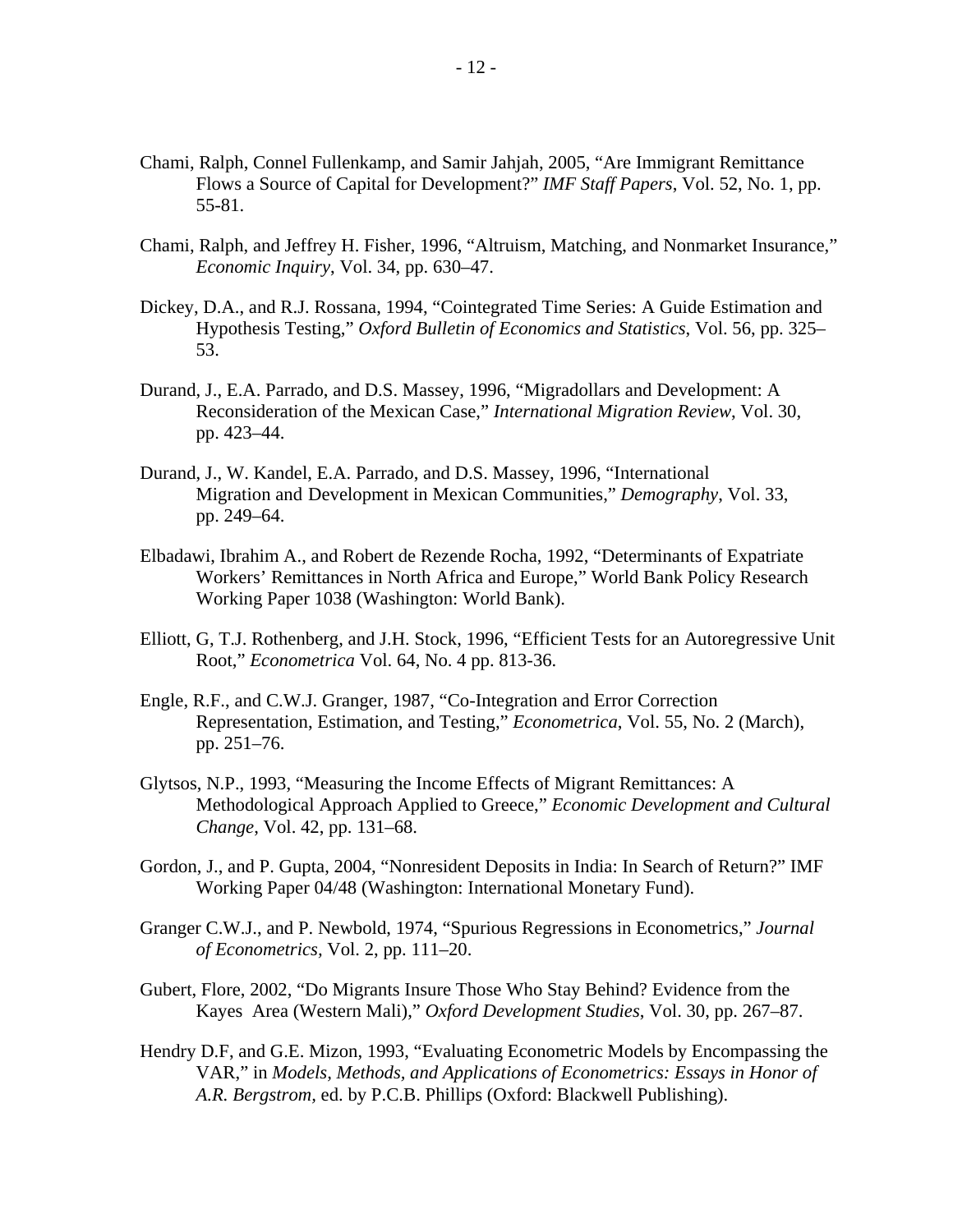- Ilahi, N., and S. Jafarey, 1999, "Guest Worker Migration, Remittances, and the Extended Family: Evidence from Pakistan," *Journal of Development Economics*, Vol. 58, pp. 485–512.
- Itzigsohn, J., 1995, "Migrant Remittances, Labor Markets, and Household Strategies: A Comparative Analysis of Low-Income Household Strategies in the Caribbean Basin," *Social Forces*, Vol. 74, pp. 633–55.
- Johansen, S., 1991, "Estimation and Hypothesis Testing of Cointegration Vectors in Gaussian Vector Autoregressive Models," *Econometrica*, Vol. 59, No. 6, (November), pp. 1551–80.
- Johansen, S., and K. Juselius, 1992, "Testing Structural Hypothesis in Multivariate Cointegration Analysis of the PPP and the UIP for the UK," *Journal of Econometrics,*  Vol. 53, pp. 211–44.
- ———, 1994, "Identification of the Long-Run and the Short-Run Structure: An Application to the IS/LM Model," *Journal of Econometrics,* Vol. 63. pp. 7–36.
- Johnson, G.E., and W.E. Whitelaw, 1974, "Urban-Rural Income Transfers in Kenya: An Estimated-Remittances Function," *Economic Development and Cultural Chang*e, Vol. 22, pp. 473-79.
- Kozel, V., and H. Alderman, 1990, "Factors Determining Work Participation and Labour Supply Decisions in Pakistan's Urban Areas," *Pakistan Development Review*, Vol. 29, pp. 1–18.
- Kremers, J.J.M., N.R. Ericsson, and J.J. Dolado, 1992, "The Power of Integration Tests," *Oxford Bulletin of Economics and Statistics*, Vol. 54, pp. 325–48
- Lopez, J.R., and M.A. Seligson, 1991, "Small Business Development in El Salvador: The Impact of Remittances," in *Migration, Remittances and Small Business Development: Mexico and Caribbean Basin Countries,* ed. by Sergio Diaz-Briquets and Sidney Weintraub, Series on Development and International Migration in Mexico, Central America, and the Caribbean Basin, Vol. 4 (Boulder, Colorado: Westview Press).
- Lucas, Robert E.B., and Oded Stark, 1985, "Motivations to Remit: Evidence from Botswana," *Journal of Political Economy,* Vol. 93, pp. 901–18.
	- ———, 1988, "Migration, Remittances and the Family," *Economic Development and Cultural Change,* Vol. 36, pp. 465–81.
- Mackinnon, J.G, 1996, "Numerical Distribution Functions for Unit Root and Cointegration Tests," *Journal of Applied Econometrics* Vol. 11, No. 6, pp. 601-18.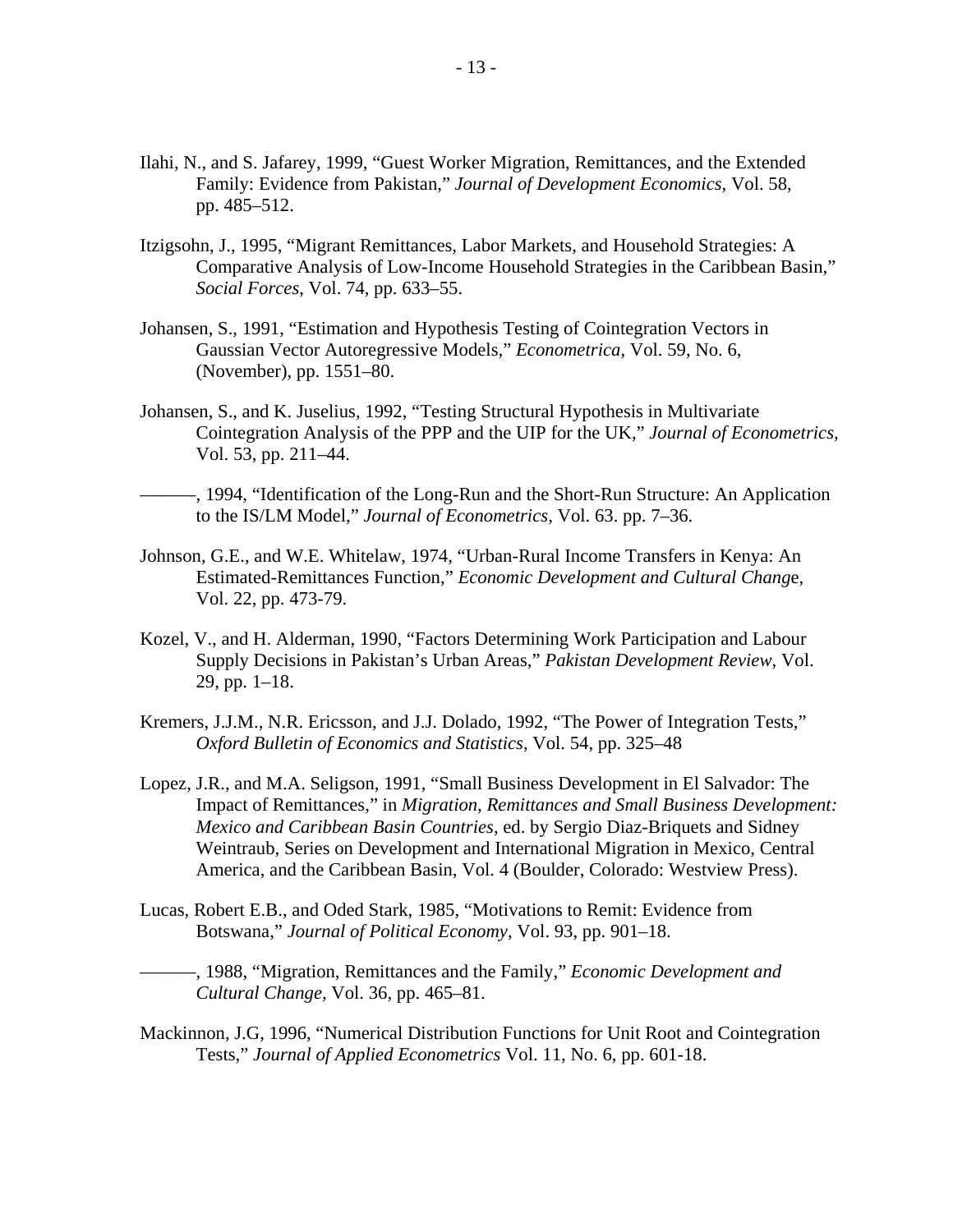- Nishat, M., and N. Bilgrami, 1991, "The Impact of Workers' Remittances on Pakistan Economy," *Pakistan Economic and Social Review*, Vol. 29, pp. 21–41.
- Oberai, A.S., and H.K.M. Singh, 1980, "Migration, Remittances and Rural Development: Findings of a Case Study in the Indian Punjab," *International Labour Review*, Vol. 119, pp. 229–41.
- Phillips, P.C.B., 1986, "Understanding Spurious Regressions in Econometrics," *Journal of Econometrics,* Vol. 33, pp. 311–40.
- Poirine, Bernard, 1997, "A Theory of Remittances as an Implicit Family Loan Arrangement," *Word Development*, Vol. 25, pp. 589–611.
- Russell, S. Stanton, 1986, "Remittances from International Migration: A Review in Perspective," *World Development*, Vol. 14, pp. 677–96.
- Sofranko, A.J., and K. Idris, 1999, "Use of Overseas Migrants' Remittances to the Extended Family for Business Investment: A Research Note," *Rural Sociology*, Vol. 64, pp. 464–81.
- Stahl, C.W., and A. Habib, 1989, "The Impact of Overseas Workers' Remittances on Indigenous Industries: Evidence from Bangladesh," *The Developing Economies*, Vol. 27, pp. 269–85.
- Stark, Oded, 1991, "Migration in LDCs: Risk, Remittances, and the Family," *Finance and Development*, December, pp. 39–41.
- Straubhar, T., 1986, "The Determinants of Workers' Remittances: The Case of Turkey," *Weltwirtschaftliches Archiv*, Vol. 122, pp. 728–40.
- Taylor, J.E., 1992, "Remittances and Inequality Reconsidered: Direct, Indirect, and Intertemporal Effects," World Bank Staff Working Paper 481 (Washington: World Bank).

———, 1999, "The New Economics of Labor Migration and the Role of Remittances in the Migration Process," *International Migration*, Vol. 37, pp. 63–88.

Townsend, R.M., 1994, "Risk and Insurance in Village India," *Econometrica*, Vol. 62, pp. 539–91.

- Wahba, S., 1991, "What Determines Workers' Remittances?" *Finance and Development*, December, pp. 41–44.
- Yule, G.U., 1926, "Why Do We Sometimes Get Nonsense Correlations between Time Series? A Study in Sampling and the Nature of Time Series," *Journal of the Royal Statistical Society,* Vol. 89, pp. 1–64.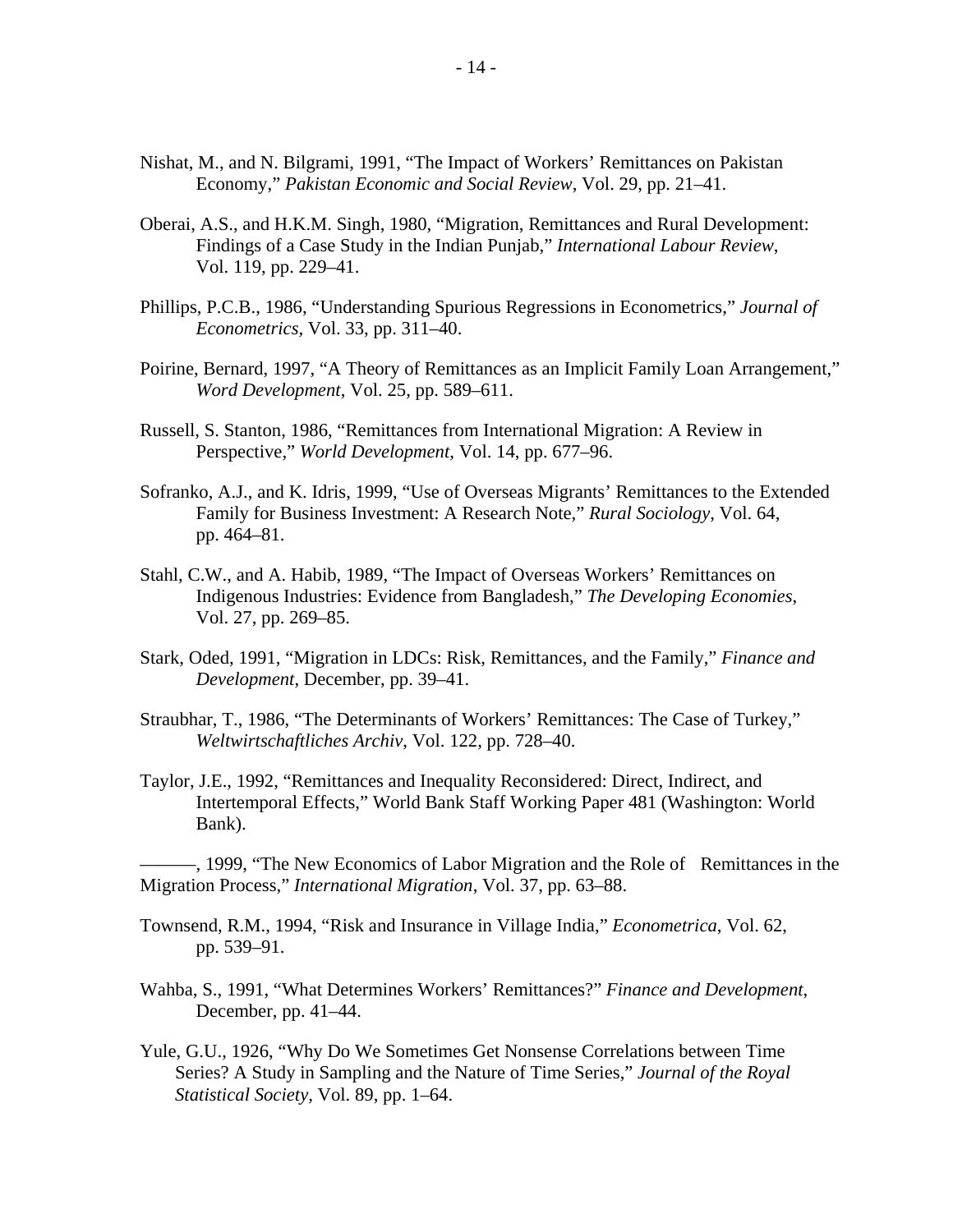#### **APPENDIX**

Details on the econometric technique we used are presented below for each of the countries we study.

### **A. Egypt**

We started the econometric analysis of remittances to Egypt by first testing the order of integration of the variables used (Table A1).<sup>15</sup> All the variables are integrated of order one. After a series of tests, a first Vector Error Correction Model (VECM) that was estimated used four lags. The Johansen (1991) tests suggested the existence of a long-run relation as presented in equation ( 1 ). The estimated long-run relation is presented in Table 2. However, exclusion tests on the coefficient  $\beta$  on the exchange rate suggested that the exchange rate may not significantly enter this long-run relation ( $\chi$ 2 (1) = 2.22, (prob=0.14)). As a consequence, we estimated a second VECM without the exchange rate. After a series of tests, only one lag was included in the VECM. The Johansen Trace tests suggested the existence of a long-run relation at 10 percent level of significance (Table A2), and the Johansen eigenvalue tests suggested the existence of a long-run relation at 5 percent level of significance (Table A3). The estimated cointegration relation from this second VECM is also presented in Table 2. The statistical properties of the VECM without the exchange rate  $(\beta = 0)$ , in equation (1)) are described in Table A4. The multivariate Lagrange Multiplier (LM) statistics show that the residuals are not autocorrelated. The multivariate Jarque-Bera (JB) test does not reject the hypothesis of normality of residuals. Exclusion tests suggest that all variables included in the cointegration relation are significant at 5 percent level of significance. Therefore, the model presented in equation ( 1 ) could explain the flow of remittances to Egypt.

1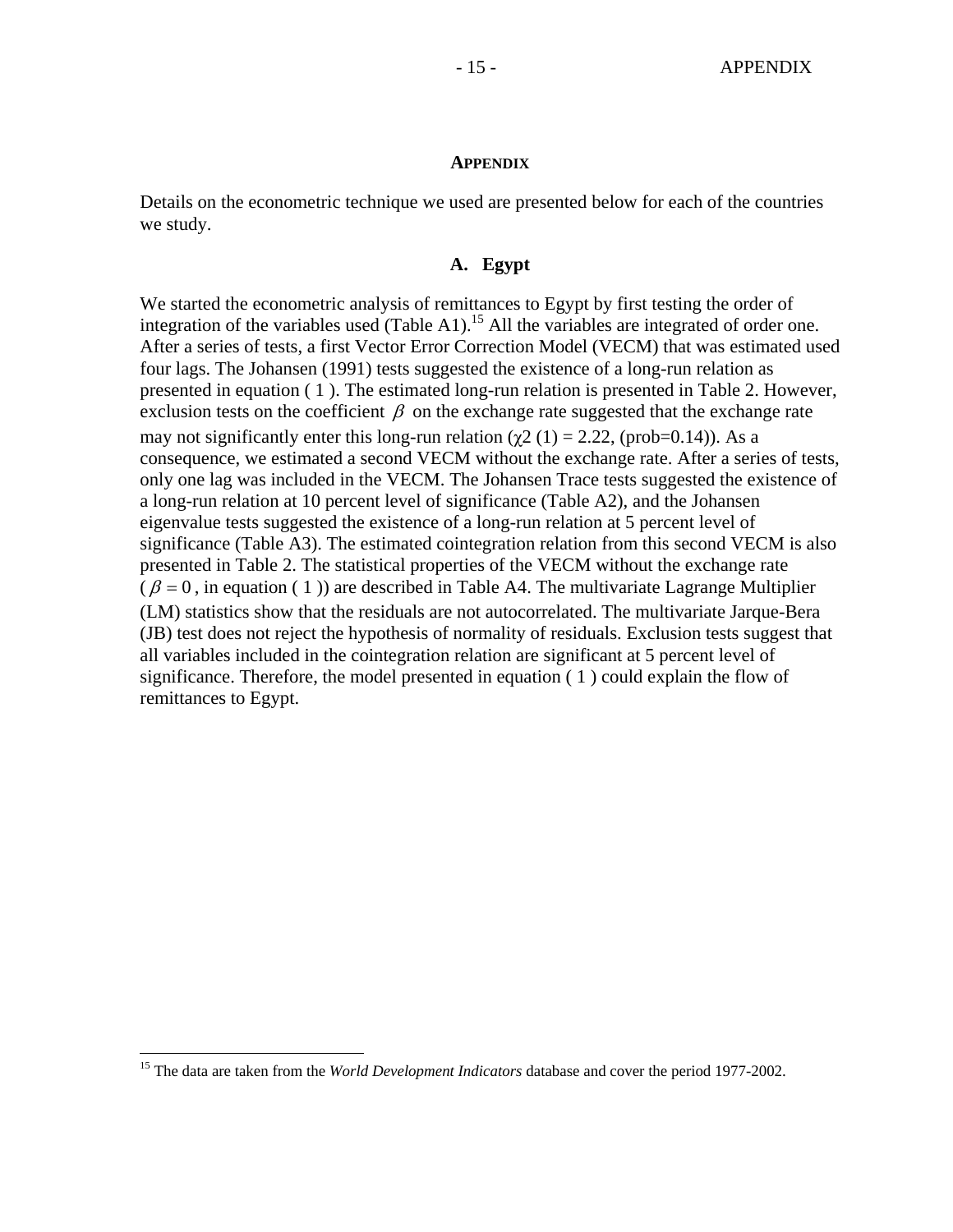| Variables               | Included in<br>regression | Lag $2/$       | Test statistic | 1 percent critical 5 percent critical<br>value $3/$ | value $3/$ | 10 percent<br>critical value 3/ | Conclusion |
|-------------------------|---------------------------|----------------|----------------|-----------------------------------------------------|------------|---------------------------------|------------|
| In levels               |                           |                |                |                                                     |            |                                 |            |
| Remittances             | constant                  | $\mathbf{0}$   | $-1.97$        | $-2.66$                                             | $-1.96$    | $-1.61$                         | Unit root  |
| <b>Agricultural GDP</b> | constant                  | 3              | 1.42           | $-2.67$                                             | $-1.96$    | $-1.61$                         | Unit root  |
| exchange rate           | constant                  | $\overline{c}$ | 0.10           | $-2.67$                                             | $-1.96$    | $-1.61$                         | Unit root  |
| In first difference     |                           |                |                |                                                     |            |                                 |            |
| D(Remittances)          | constant, trend           | $\Omega$       | $-4.82$        | $-3.77$                                             | $-3.19$    | $-2.89$                         | Stationary |
| D(Agricultural GDP)     | constant, trend           | $\theta$       | $-3.94$        | $-3.77$                                             | $-3.19$    | $-2.89$                         | Stationary |
| D(exchange rate)        | constant                  |                | $-3.49$        | $-2.67$                                             | $-1.96$    | $-1.61$                         | Stationary |

### Table A1. Egypt: Stationarity Test (Elliott-Rothenberg-Stock DF-GLS test) 1/

Source: Author's estimates

1/ The test used is the one proposed by Elliott, Rothenberg, and Stock (1996). The null hypothesis is that the variable has a unit root.

2/ The number of lags is selected using the Akaike information criterion. The maximum number of lags used is 5,

except in the model of D(Agricultural GDP) with a constant and a trend, where the maximum number of lags is 10.

3/ For the regression equations, the critical values are from MacKinnon (1996).

| Hypothesized                      |            | Trace            | 0.05           |       |
|-----------------------------------|------------|------------------|----------------|-------|
| No. of Cointegration<br>Equations | Eigenvalue | <b>Statistic</b> | Critical Value | Prob. |
| None                              | 0.57       | 24.24            | 25.87          | 0.079 |
| At most 1                         | 0.15       | 3.86             | 12.52          | 0.76  |

### Table A2. Egypt: Cointegration Rank Tests (Trace)

Source: Author's estimates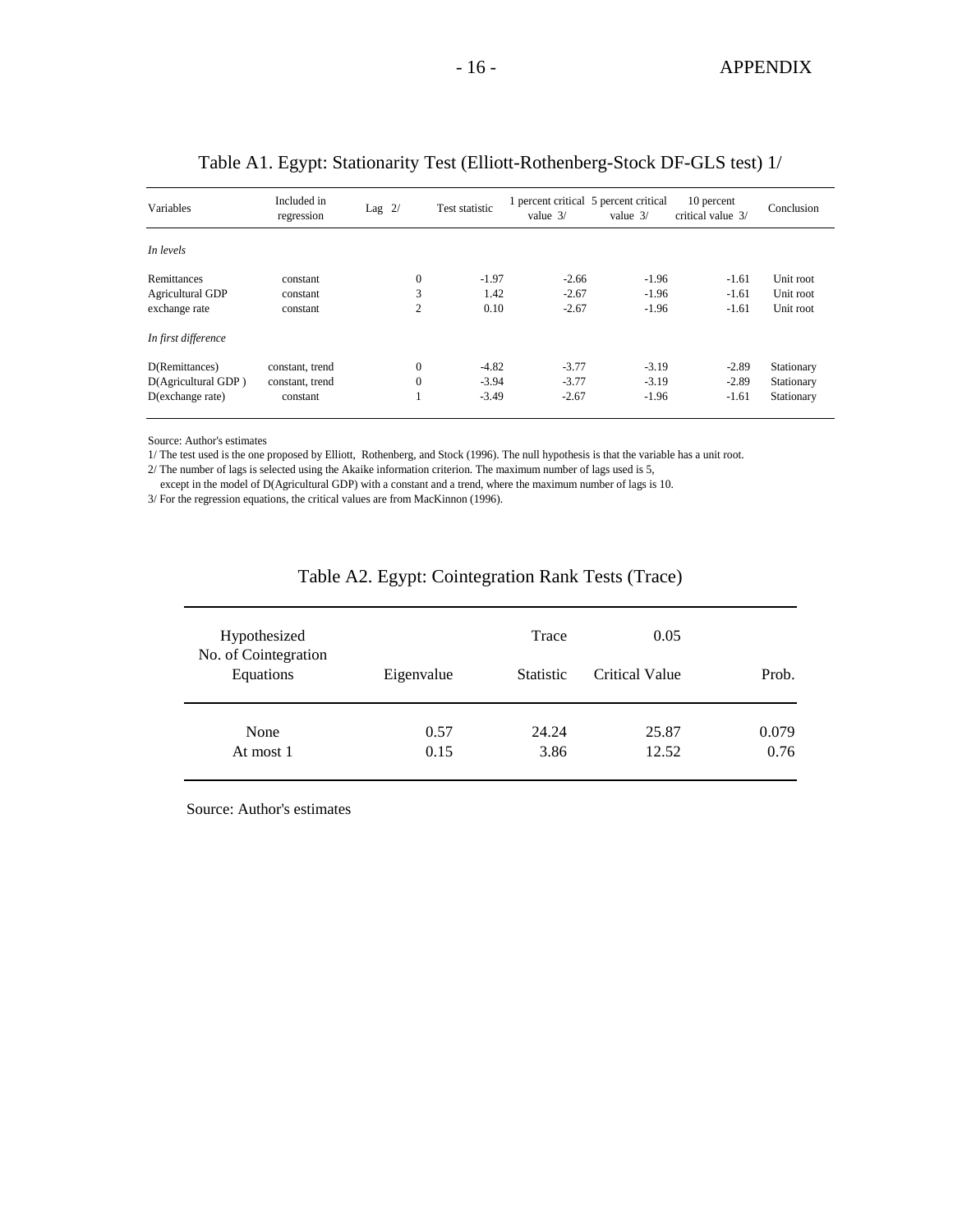| Hypothesized                      |            | Max-Eigen        | 0.05                  |       |
|-----------------------------------|------------|------------------|-----------------------|-------|
| No. of Cointegration<br>Equations | Eigenvalue | <b>Statistic</b> | <b>Critical Value</b> | Prob. |
| None                              | 0.57       | 20.39            | 19.39                 | 0.036 |
| At most 1                         | 0.15       | 3.86             | 12.52                 | 0.76  |

### Table A3. Egypt: Cointegration Rank Tests (Maximum Eigenvalue)

Source: Author's estimates

|  |  |  |  | Table A4. Egypt: Statistical Properties of the Vector Error Correction Model 1/ |  |  |
|--|--|--|--|---------------------------------------------------------------------------------|--|--|
|--|--|--|--|---------------------------------------------------------------------------------|--|--|

| Multivariate tests |                |                |                |                |                |                |  |
|--------------------|----------------|----------------|----------------|----------------|----------------|----------------|--|
|                    |                | 2              | 3              | 4              | 5              | 6              |  |
| LM test            | 6.03<br>[0.20] | 4.88<br>[0.30] | 1.98<br>[0.74] | 3.14<br>[0.53] | 2.45<br>[0.65] | 6.28<br>[0.18] |  |
| Normality JB       |                |                | 4.93<br>[0.29] |                |                |                |  |
| <b>Skewness</b>    |                |                | 4.41<br>[0.11] |                |                |                |  |
| Excess kurtosis    |                |                | 0.51<br>[0.77] |                |                |                |  |

|                       | Univariate tests |              |
|-----------------------|------------------|--------------|
|                       |                  | Agricultural |
|                       | Remittances      | <b>GDP</b>   |
|                       |                  |              |
| Weak exogeneity       | 5.86             | 5.87         |
|                       | [0.02]           | [0.02]       |
| <b>Exclusion test</b> | 16.46            | 7.79         |
|                       | [0.00]           | [0.00]       |
| Normality JB          | 2.60             | 2.32         |
|                       | [0.27]           | [0.31]       |
|                       |                  |              |

Source: Author's estimates

1/ Numbers in brackets are p-values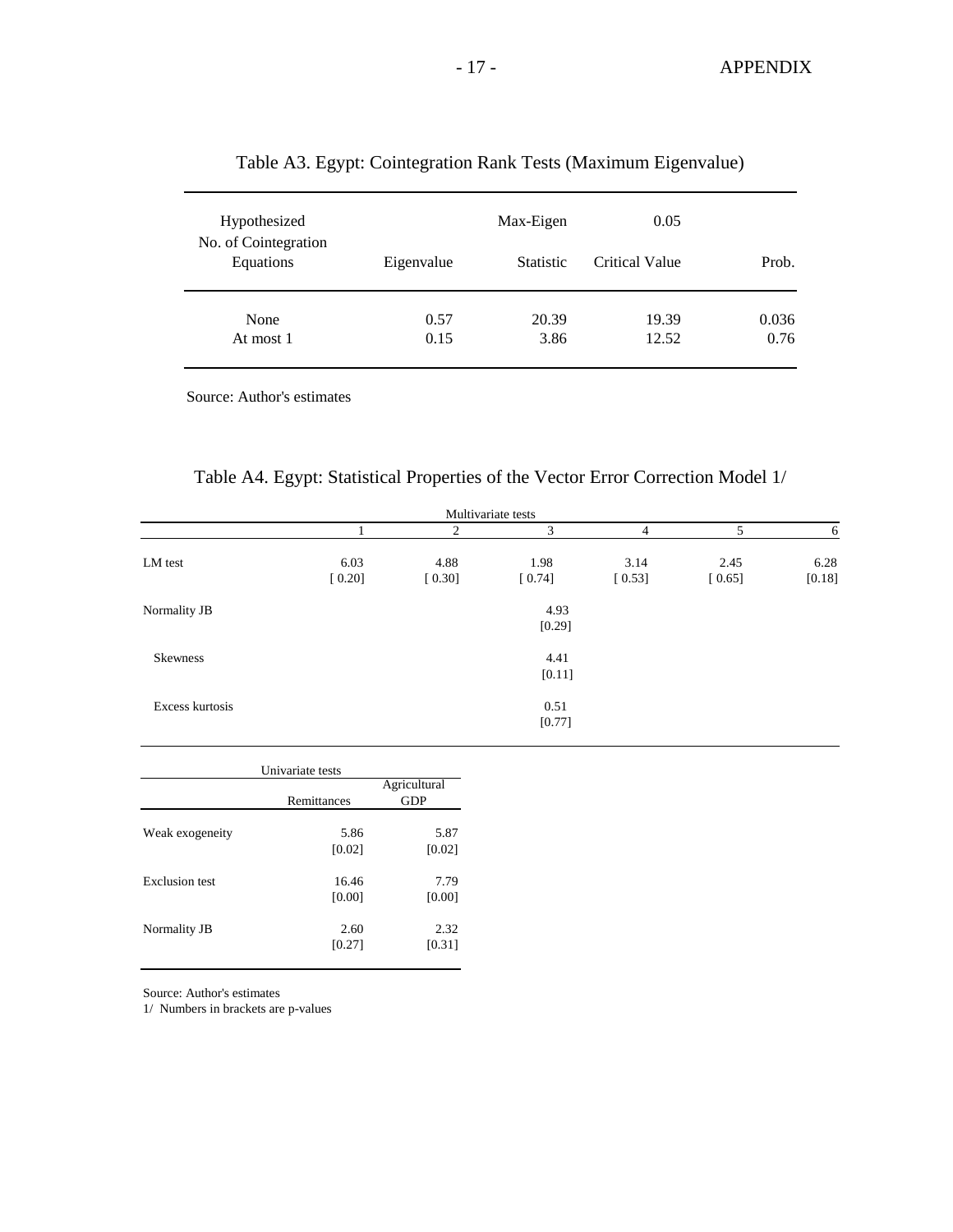#### **B. Jordan**

We again started the econometric analysis of remittances to Jordan by first testing the order of integration of the variables used (Table A5).<sup>16</sup> All the variables are integrated of order one. After a series of tests, the VECM we first estimated included four lags. The Johansen tests suggested the existence of a long-run relation as presented in equation ( 1 ). The estimated long-run relation is presented in Table 2. However, exclusion tests on the coefficient  $\beta$  on the exchange rate indicated that the exchange rate may not significantly enter this long-run relation  $\chi^2(1) = 1.53$ , (prob=0.21)). We then estimated another VECM without the exchange rate. After a series of tests, four lag were included in this VECM. Both the Johansen and Trace tests suggested the existence of a long-run relation at 5 percent level of significance (Tables A6 and A7). The estimated cointegration relation of this second VECM is also presented in Table 2. The statistical properties of the VECM without the exchange rate ( $\beta = 0$ , in equation (1)) are described in Table A8. The multivariate LM statistics show that the residuals are not autocorrelated. The multivariate JB test does not reject the hypothesis of normality of residuals. Exclusion tests suggest that all variables included in the cointegration relation are significant at 1 percent level of significance. Therefore, the model presented in equation ( 1 ) could explain the flow of remittances to Jordan.

| Variables           | Included in<br>regression | Lag $2/$ |              | Test statistic | value $3/$ | 1 percent critical 5 percent critical<br>value $3/$ | 10 percent<br>critical value 3/ | Conclusion |
|---------------------|---------------------------|----------|--------------|----------------|------------|-----------------------------------------------------|---------------------------------|------------|
| In levels           |                           |          |              |                |            |                                                     |                                 |            |
| Remittances         | constant                  |          | $\mathbf{0}$ | $-1.18$        | $-2.65$    | $-1.95$                                             | $-1.61$                         | Unit root  |
| Agricultural GDP    | constant                  |          | $\mathbf{0}$ | $-1.30$        | $-2.65$    | $-1.95$                                             | $-1.61$                         | Unit root  |
| exchange rate       | constant                  |          |              | $-0.86$        | $-2.66$    | $-1.95$                                             | $-1.61$                         | Unit root  |
| In first difference |                           |          |              |                |            |                                                     |                                 |            |
| D(Remittances)      | constant                  |          | $\mathbf{0}$ | $-2.74$        | $-2.66$    | $-1.95$                                             | $-1.61$                         | Stationary |
| D(Agricultural GI   | constant                  |          |              | $-2.87$        | $-2.66$    | $-1.95$                                             | $-1.61$                         | Stationary |
| $D(exchange\ rate)$ | constant                  |          |              | $-3.75$        | $-2.66$    | $-1.95$                                             | $-1.61$                         | Stationary |

|  | Table A5. Jordan: Stationarity Test (Elliott-Rothenberg-Stock DF-GLS test) 1/ |
|--|-------------------------------------------------------------------------------|
|  |                                                                               |

Source: Author's estimates

 $\overline{a}$ 

1/ The test used is the one proposed by Elliott, Rothenberg, and Stock (1996). The null hypothesis is that the variable has a unit root.

2/ The number of lags is selected using the Akaike information criterion. The maximum number of lags used is 6.

3/ For the regression equations, the critical values are from MacKinnon (1996).

<sup>16</sup> The data are taken from the *World Development Indicators* database and cover the period 1975-2002.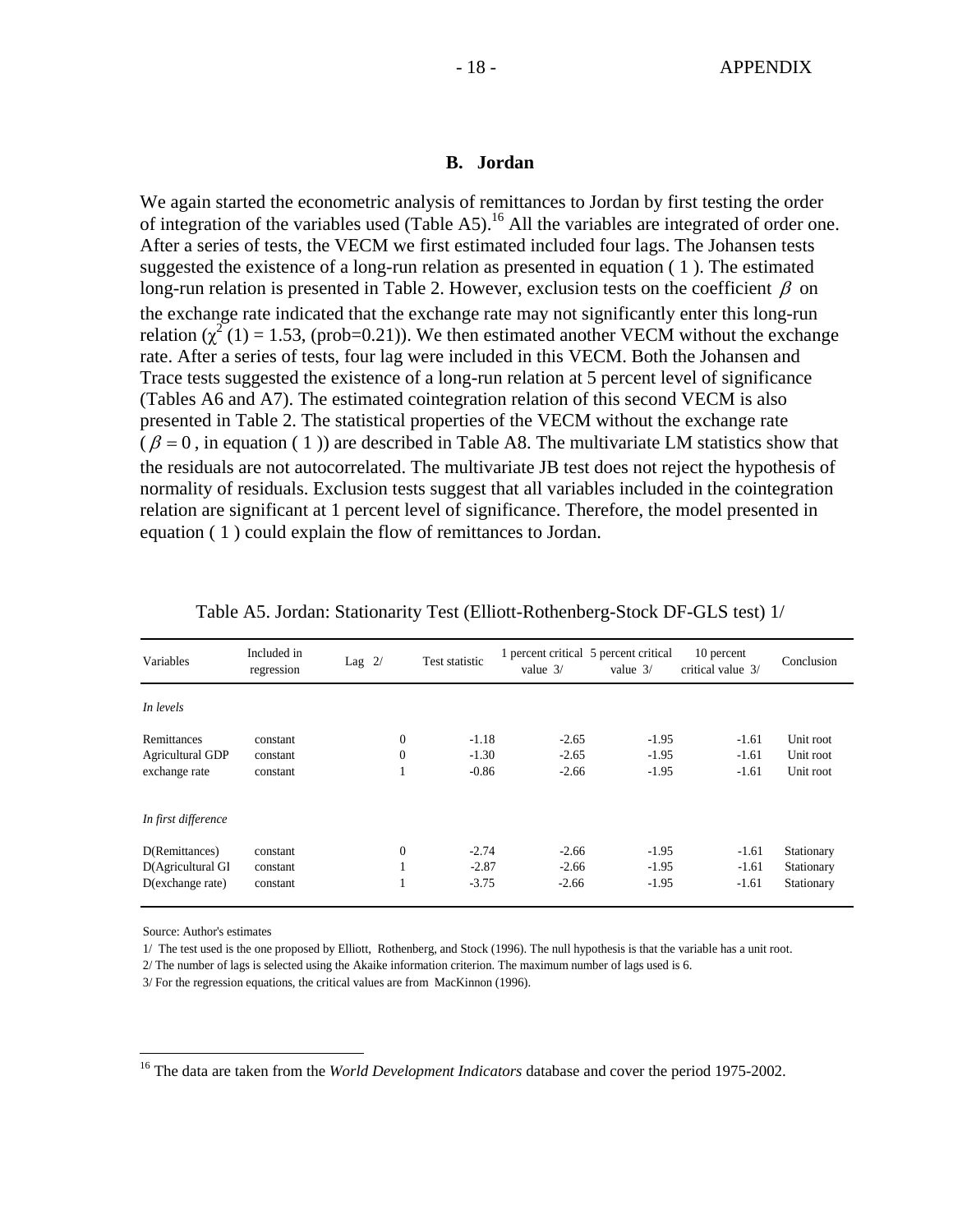| Hypothesized<br>No. of<br>Cointegration<br>Equations | Eigenvalue | Trace<br><b>Statistic</b> | 0.05<br>Critical Value | Prob. |
|------------------------------------------------------|------------|---------------------------|------------------------|-------|
| None                                                 | 0.65       | 36.36                     | 25.87                  | 0.002 |
| At most 1                                            | 0.37       | 10.93                     | 12.52                  | 0.091 |

### Table A6. Jordan: Cointegration Rank Tests (Trace)

Source: Author's estimates

### Table A7. Jordan: Cointegration Rank Tests (Eigenvalue)

| Hypothesized<br>No. of     |              | Max-Eigen        | 0.05           |                |
|----------------------------|--------------|------------------|----------------|----------------|
| Cointegration<br>Equations | Eigenvalue   | <b>Statistic</b> | Critical Value | Prob.          |
| None<br>At most 1          | 0.65<br>0.37 | 25.43<br>10.93   | 19.39<br>12.52 | 0.006<br>0.091 |

Source: Author's estimates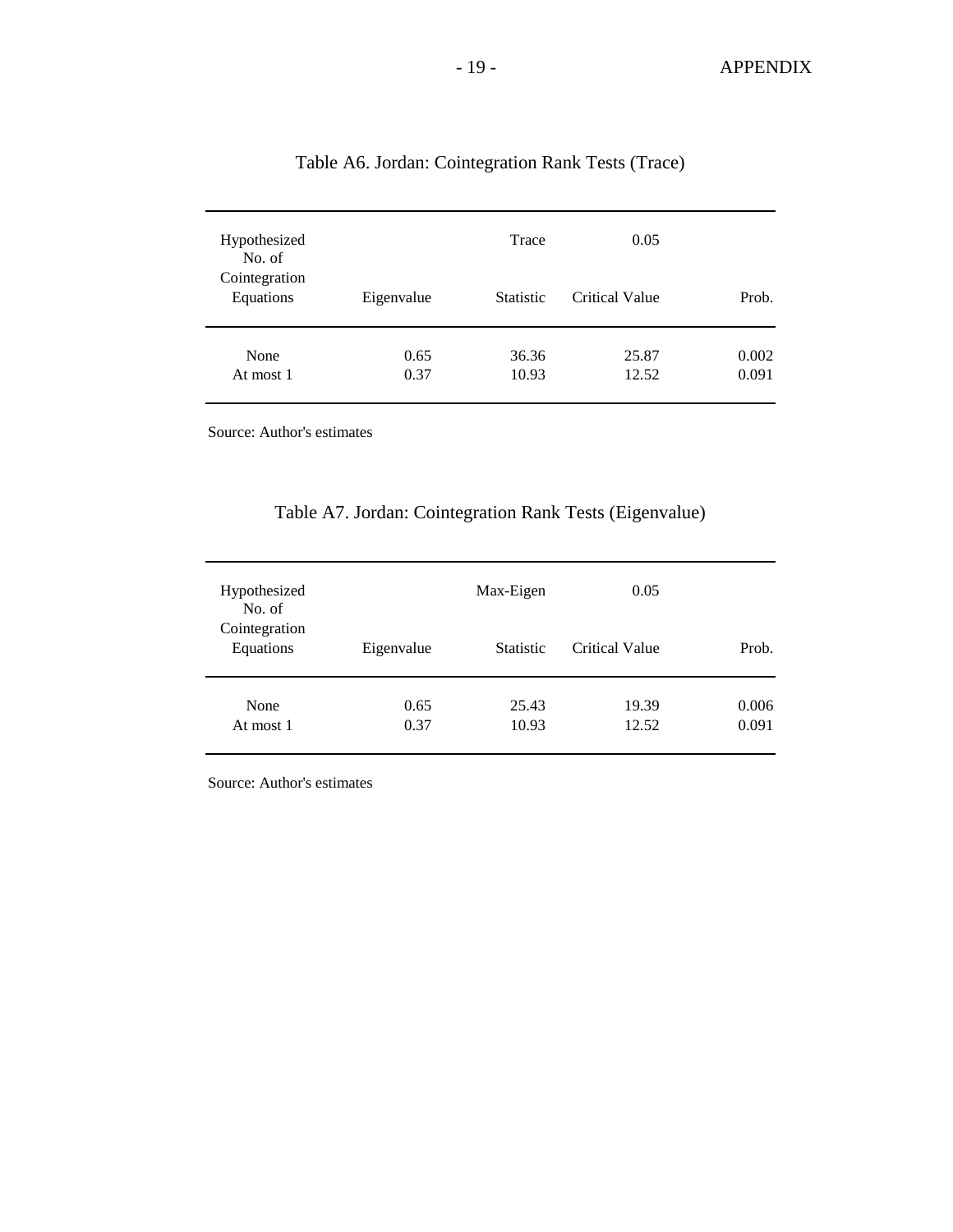| Multivariate tests    |                  |                     |                |                |                |                |  |
|-----------------------|------------------|---------------------|----------------|----------------|----------------|----------------|--|
|                       | 1                | $\overline{c}$      | 3              | $\overline{4}$ | 5              | $\sqrt{6}$     |  |
| LM test               | 4.31<br>[0.37]   | 4.80<br>[0.31]      | 3.86<br>[0.42] | 1.43<br>[0.84] | 1.51<br>[0.82] | 1.43<br>[0.84] |  |
| Normality JB          |                  |                     | 5.35<br>[0.25] |                |                |                |  |
| Skewness              |                  |                     | 0.56<br>[0.76] |                |                |                |  |
| Excess kurtosis       |                  |                     | 4.79<br>[0.09] |                |                |                |  |
|                       | Univariate tests |                     |                |                |                |                |  |
|                       | Remittances      | Agricultural<br>GDP |                |                |                |                |  |
| Weak exogeneity       | 8.54<br>[0.00]   | 9.64<br>[0.00]      |                |                |                |                |  |
| <b>Exclusion</b> test | 9.80<br>[0.00]   | 6.8<br>[0.01]       |                |                |                |                |  |
| Normality JB          | 1.74<br>[0.42]   | 3.61<br>[0.16]      |                |                |                |                |  |

#### Table A8. Jordan: Statistical Properties of the Vector Error Correction Model 1/

Source: Author's estimates

 $\overline{a}$ 

1/ Numbers in brackets are p-values

#### **C. Morocco**

We started the econometric analysis of remittances to Morocco by first testing the order of integration of the variables used (Table A9).<sup>17</sup> All the variables are integrated of order one. After a series of tests, we first estimated a VECM including 3 lags. Both the Johansen and Trace tests suggested the existence of a long-run relation as presented in equation ( 1 ) at 5 percent level of significance (Tables A10, and A11). However, in this VECM, only the first and the third lags turned out to be significant. So we estimated another VECM including only the first and the third lag. The estimated cointegration relation is presented in Table 2. The statistical properties of the model are described in Table A12. The multivariate LM statistics show that the residuals are not autocorrelated. The multivariate JB test does not reject the

<sup>&</sup>lt;sup>17</sup> The data are taken from the *World Development Indicators* database and cover the period 1975-2002.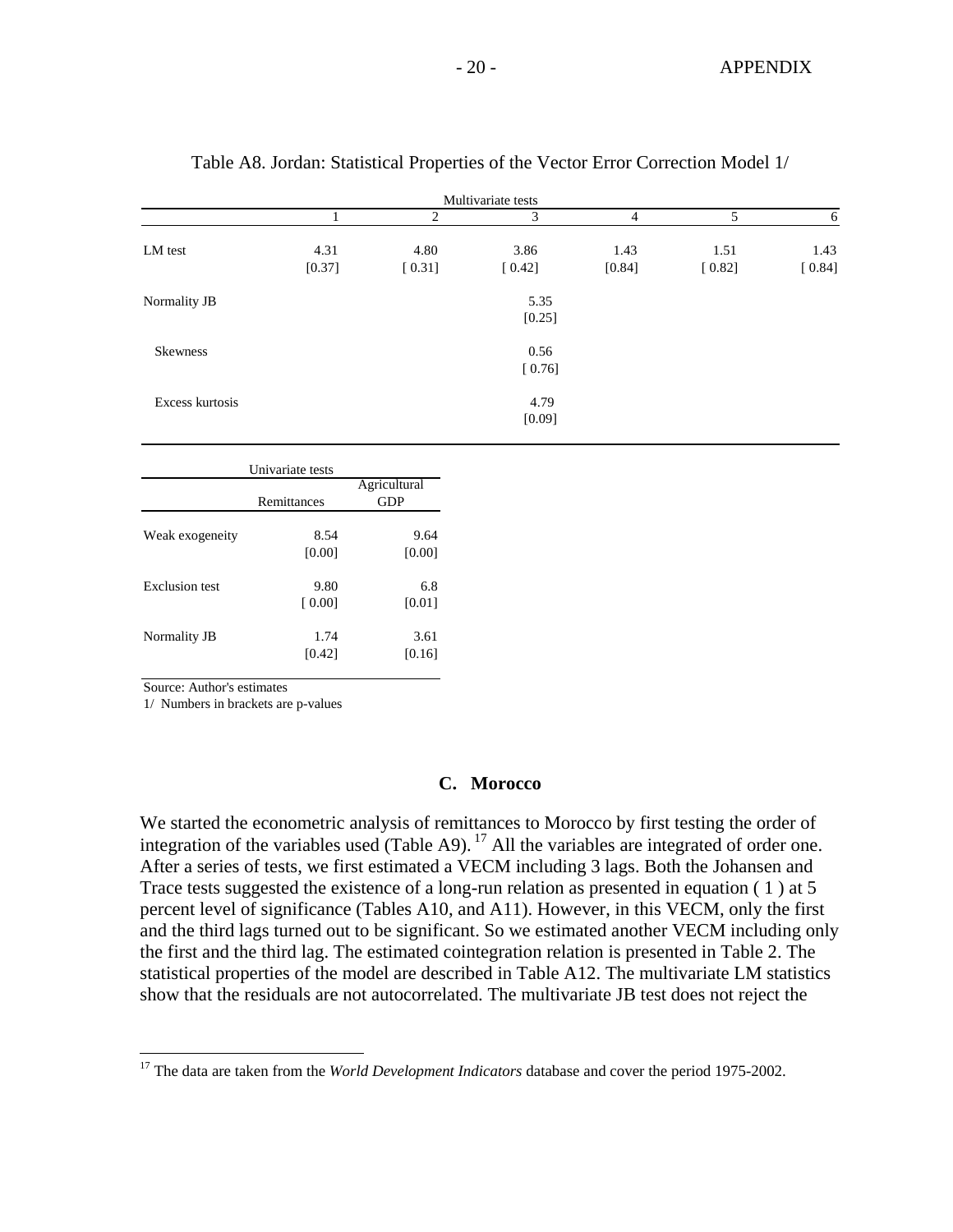hypothesis of normality of residuals. Exclusion tests suggest that all variables included in the cointegration relation are significant at 5 percent level of significance. Therefore, the model presented in equation ( 1 ) could explain the flow of remittances to Morocco.

| Variables           | Included in<br>regression | Lag $2/$     | Test statistic | 1 percent critical 5 percent critical<br>value $3/$ | value $3/$ | 10 percent<br>critical value 3/ | Conclusion |
|---------------------|---------------------------|--------------|----------------|-----------------------------------------------------|------------|---------------------------------|------------|
| In levels           |                           |              |                |                                                     |            |                                 |            |
| <b>Remittances</b>  | constant                  | $\mathbf{0}$ | $-0.45$        | $-2.65$                                             | $-1.95$    | $-1.61$                         | Unit root  |
| Agricultural GDP    | constant                  |              | $-1.16$        | $-2.66$                                             | $-1.95$    | $-1.61$                         | Unit root  |
| exchange rate       | constant                  |              | $-0.96$        | $-2.66$                                             | $-1.95$    | $-1.61$                         | Unit root  |
| In first difference |                           |              |                |                                                     |            |                                 |            |
| D(Remittances)      | constant                  | 1            | $-4.66$        | $-2.66$                                             | $-1.95$    | $-1.61$                         | Stationary |
| D(Agricultural GI   | constant                  | $\theta$     | $-10.58$       | $-2.66$                                             | $-1.95$    | $-1.61$                         | Stationary |
| D(exchange rate)    | constant                  | 4            | $-3.20$        | $-2.67$                                             | $-1.95$    | $-1.61$                         | Stationary |

Table A9. Morocco: Stationarity Test (Elliott-Rothenberg-Stock DF-GLS test) 1/

Source: Author's estimates

1/ The test used is the one proposed by Elliott, Rothenberg, and Stock (1996). The null hypothesis is that the variable has a unit root.

2/ The number of lags is selected using the Akaike information criterion. The maximum number of lags used is 6

3/ The critical values are from MacKinnon (1996).

| Hypothesized<br>No. of         |                      | Trace                  | 0.05                    |                         |
|--------------------------------|----------------------|------------------------|-------------------------|-------------------------|
| Cointegration<br>Equations     | Eigenvalue           | <b>Statistic</b>       | <b>Critical Value</b>   | Prob.                   |
| None<br>At most 1<br>At most 2 | 0.67<br>0.47<br>0.30 | 50.16<br>23.62<br>8.44 | 42.92<br>25.87<br>12.52 | 0.008<br>0.093<br>0.218 |

#### Table A10. Morocco: Cointegration Rank Tests (Trace)

Source: Author's estimates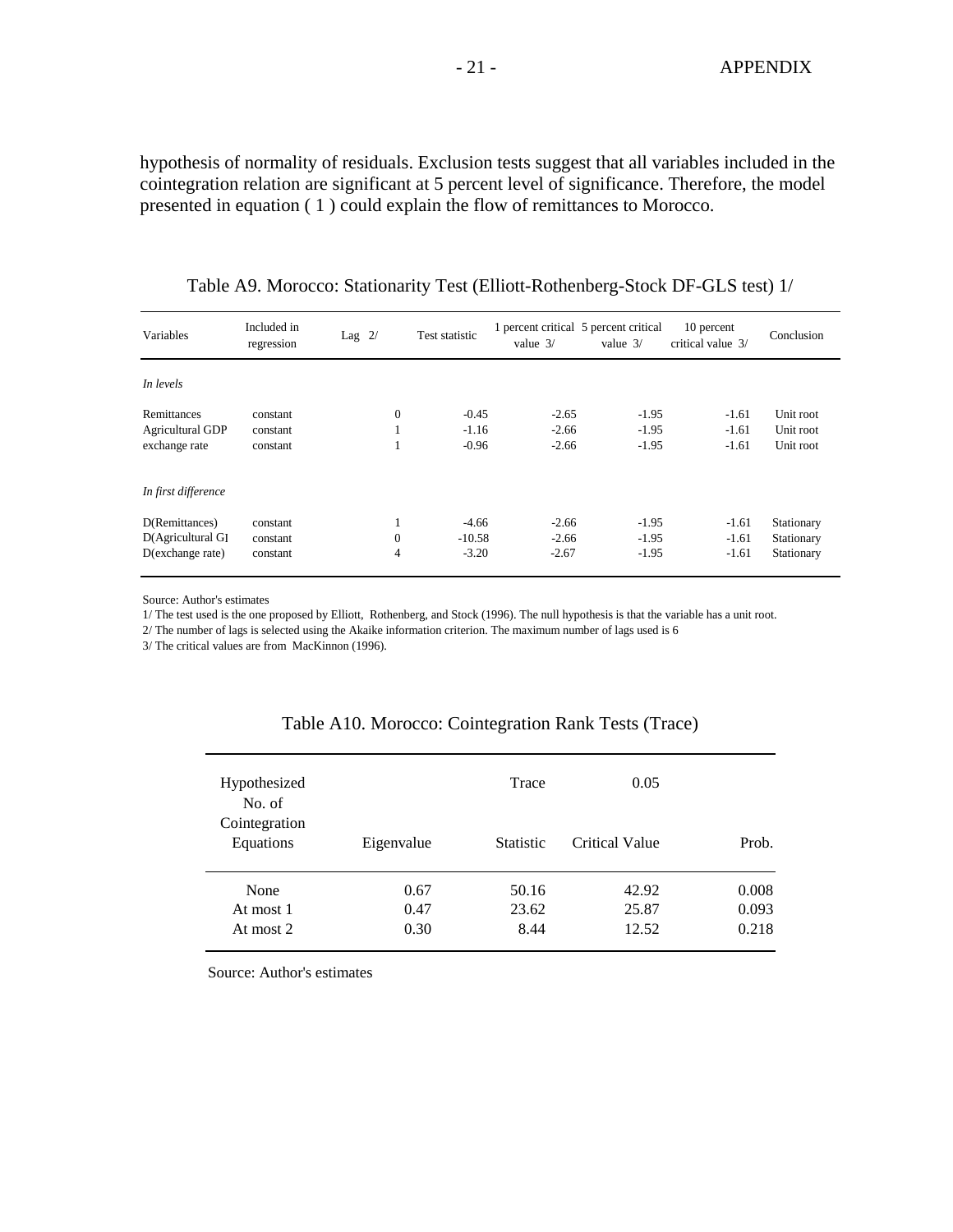| Hypothesized<br>No. of         |                      | Max-Eigen              | 0.05                    |                         |
|--------------------------------|----------------------|------------------------|-------------------------|-------------------------|
| Cointegration<br>Equations     | Eigenvalue           | <b>Statistic</b>       | <b>Critical Value</b>   | Prob.                   |
| None<br>At most 1<br>At most 2 | 0.67<br>0.47<br>0.30 | 26.55<br>15.18<br>8.44 | 25.82<br>19.39<br>12.52 | 0.040<br>0.184<br>0.218 |

### Table A11. Morocco: Cointegration Rank Tests (Maximum Eigenvalue)

Source: Author's estimates

| Multivariate tests |                 |                 |                |                 |                |                 |
|--------------------|-----------------|-----------------|----------------|-----------------|----------------|-----------------|
|                    |                 | 2               | 3              | 4               | 5              | 6               |
| LM test            | 13.62<br>[0.14] | 10.77<br>[0.29] | 7.50<br>[0.58] | 10.69<br>[0.30] | 9.01<br>[0.44] | 1.02<br>[0.999] |
| Normality JB       |                 | 9.19<br>[0.16]  |                |                 |                |                 |
| <b>Skewness</b>    |                 | 2.68<br>[0.44]  |                |                 |                |                 |
| Excess kurtosis    |                 |                 | 6.52<br>[0.09] |                 |                |                 |

| Univariate tests      |             |                            |               |  |  |  |
|-----------------------|-------------|----------------------------|---------------|--|--|--|
|                       | Remittances | Agricultural<br><b>GDP</b> | Exchange rate |  |  |  |
| Weak exogeneity       | 4.81        | 6.44                       | 1.31          |  |  |  |
|                       | [0.03]      | $\lceil 0.01 \rceil$       | [0.25]        |  |  |  |
| <b>Exclusion test</b> | 3.96        | 4.21                       | 7.27          |  |  |  |
|                       | [0.05]      | [0.04]                     | [0.01]        |  |  |  |
| Normality JB          | 3.32        | 2.56                       | 3.32          |  |  |  |
|                       | [0.19]      | [0.28]                     | [0.19]        |  |  |  |

Source: Author's estimates

1/ Numbers in brackets are p-values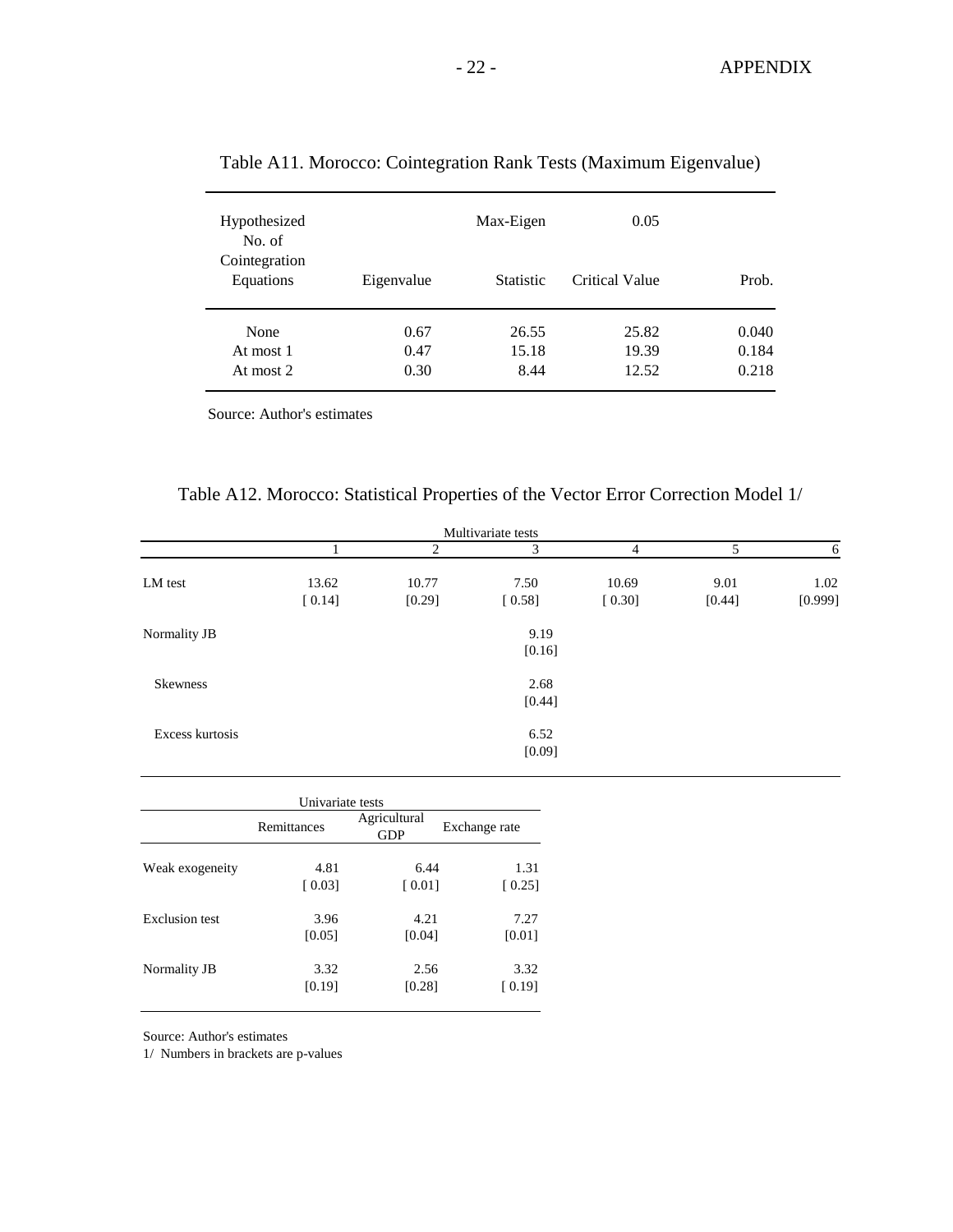#### **D. Pakistan**

We started the econometric analysis by first testing the order of integration of the variables used (Table A13).<sup>18</sup> All the variables are integrated of order one. After a series of tests, the VECM we estimated included one lag. The Johansen Trace test did not suggest the existence of a cointegration equation at 10 percent level of significance (Table A14). However, the Johansen Eigenvalue test suggested the existence of a long-run relation as presented in equation ( 1 ) at 5 percent level of significance (Table A15). This estimated long-run relation is presented in Table 2. The statistical properties of the VECM are described in Table A16. The multivariate LM statistics shows that the residuals are not autocorrelated. The multivariate JB test does not reject the hypothesis of normality of residuals. Exclusion tests suggest that all variables included in the cointegration relation, with the exception of the exchange rate, are significant at 1 percent level of significance.<sup>19</sup> Therefore, the model presented in equation ( 1 ) could explain the flow of remittances to Pakistan.

| Variables           | Included in<br>regression | Lag $2/$     | Test statistic | value $3/$ | 1 percent critical 5 percent critical<br>value $3/$ | 10 percent<br>critical value 3/ | Conclusion |
|---------------------|---------------------------|--------------|----------------|------------|-----------------------------------------------------|---------------------------------|------------|
| In levels           |                           |              |                |            |                                                     |                                 |            |
| Remittances         | constant                  | $\mathbf{0}$ | $-1.52$        | $-2.66$    | $-1.95$                                             | 1.61                            | Unit root  |
| Agricultural GDP    | constant                  | 4            | $-0.73$        | $-2.67$    | $-1.95$                                             | 1.61                            | Unit root  |
| exchange rate       | constant                  | 3            | $-1.06$        | $-2.67$    | $-1.95$                                             | 1.61                            | Unit root  |
| In first difference |                           |              |                |            |                                                     |                                 |            |
| D(Remittances)      | constant                  | $\mathbf{0}$ | $-2.02$        | $-2.66$    | $-1.95$                                             | $-1.61$                         | Stationary |
| D(Agricultural GI   | constant                  | $\mathbf{0}$ | $-6.27$        | $-2.66$    | $-1.95$                                             | $-1.61$                         | Stationary |
| D(exchange rate)    | constant                  | 6            | $-2.88$        | $-2.69$    | $-1.96$                                             | $-1.61$                         | Stationary |

Table A13. Pakistan: Stationarity Test (Elliott-Rothenberg-Stock DF-GLS test) 1/

Source: Author's estimates

1

1/ The test used is the one proposed by Elliott, Rothenberg, and Stock (1996). The null hypothesis is that the variable has a unit root.

2/ The number of lags is selected using the Akaike information criterion. The maximum number of lags used is 6

3/ For the regression equations, the critical values are from MacKinnon (1996).

<sup>18</sup> The data are taken from the *World Development Indicators* database and cover the period 1976-2002.

<sup>&</sup>lt;sup>19</sup> We also estimated another VECM without the exchange rate. Even though the Johansen tests suggested that there was cointegration, the exogeneity tests suggested that the variable "Remittances" was weakly exogenous  $(\chi^2(1) = 0.15$ , prob=0.70). Therefore, such a model could not be considered as providing a potential explanation for the flow of remittances to Pakistan.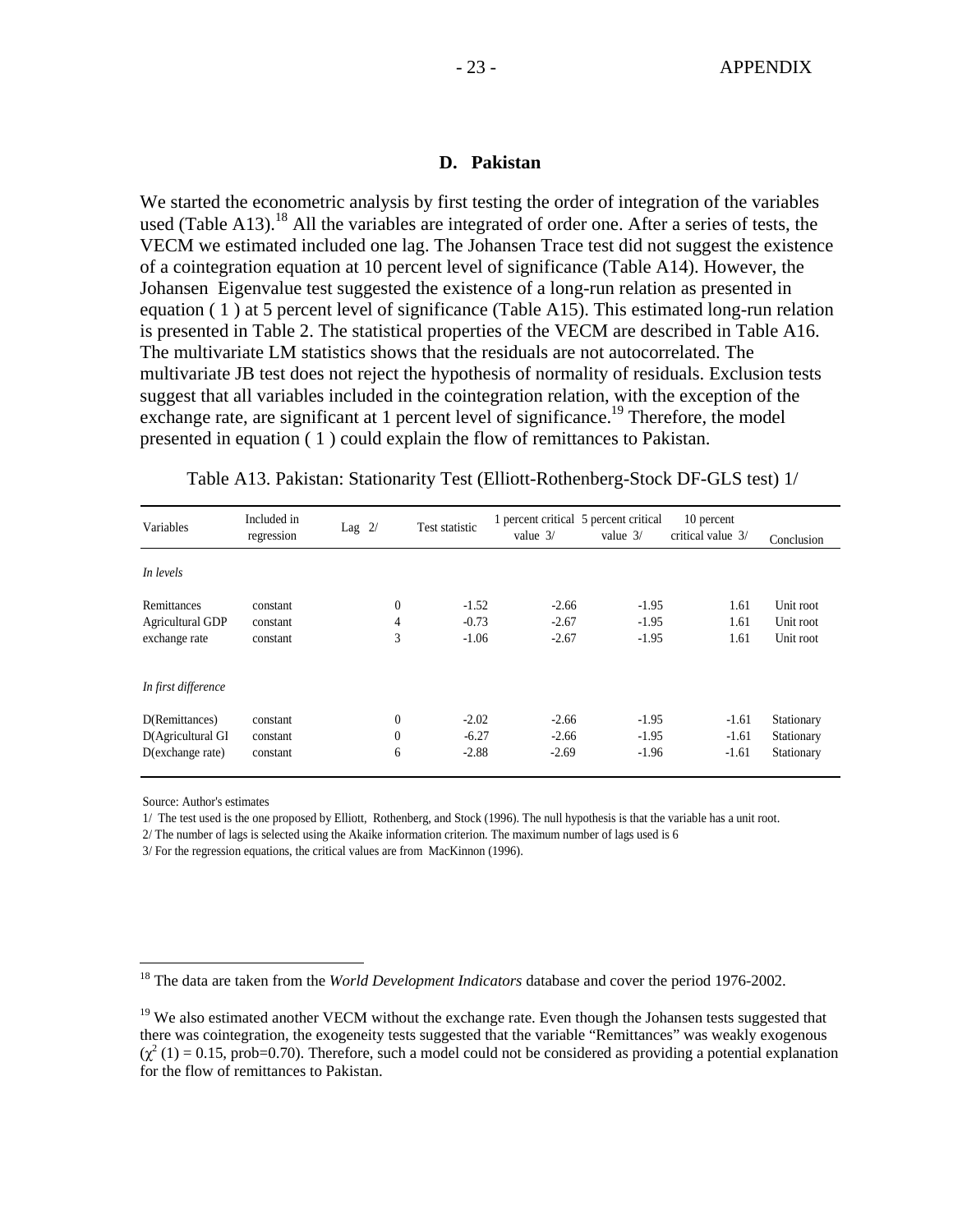| Hypothesized<br>No. of<br>Cointegration<br>Equations | Eigenvalue | Trace<br><b>Statistic</b> | 0.05<br>Critical Value | Prob. |
|------------------------------------------------------|------------|---------------------------|------------------------|-------|
| None                                                 | 0.65       | 39.32                     | 42.92                  | 0.11  |
| At most 1                                            | 0.29       | 13.21                     | 25.87                  | 0.72  |
| At most 2                                            | 0.17       | 4.64                      | 12.52                  | 0.65  |

### Table A14. Pakistan: Cointegration Rank Tests (Trace)

Source: Author's estimates

### Table A15. Pakistan: Cointegration Rank Tests (Maximum Eigenvalue)

| Hypothesized<br>No. of     |              | Max-Eigen        | 0.05           |               |
|----------------------------|--------------|------------------|----------------|---------------|
| Cointegration<br>Equations | Eigenvalue   | <b>Statistic</b> | Critical Value | Prob.         |
| None<br>At most 1          | 0.65<br>0.29 | 26.11<br>8.57    | 25.82<br>19.39 | 0.046<br>0.77 |
| At most 2                  | 0.17         | 4.64             | 12.52          | 0.64          |

Source: Author's estimates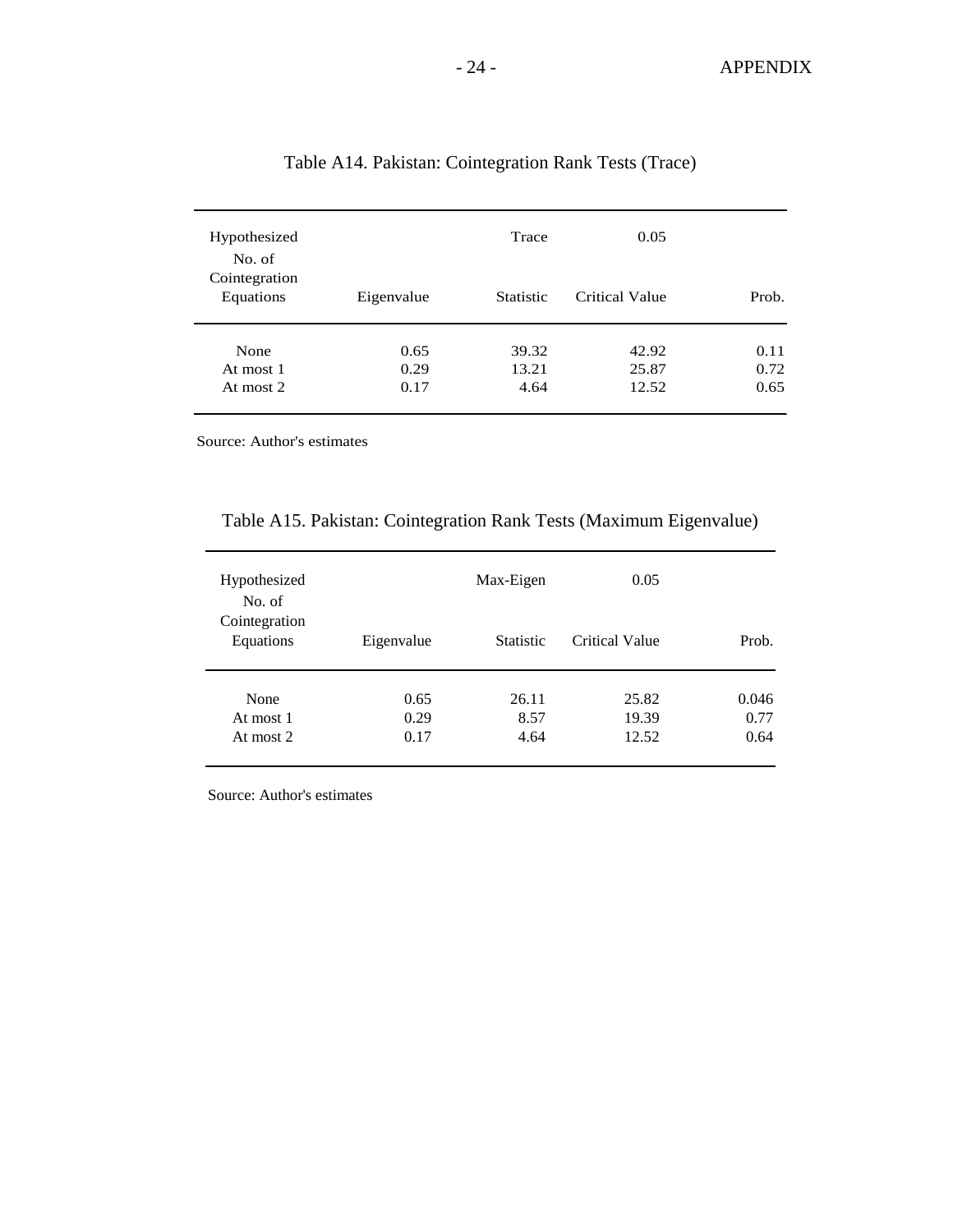|                 |                              |               | Multivariate tests |                |       |       |
|-----------------|------------------------------|---------------|--------------------|----------------|-------|-------|
|                 | 1                            | 2             | 3                  | $\overline{4}$ | 5     | 6     |
| LM test         | 3.15                         | 6.30          | 11.24              | 5.43           | 10.61 | 10.88 |
|                 | 0.96                         | 0.71          | 0.26               | 0.80           | 0.30  | 0.28  |
| Normality JB    |                              |               | 7.23               |                |       |       |
|                 |                              |               | [0.30]             |                |       |       |
| <b>Skewness</b> |                              |               | 1.57               |                |       |       |
|                 |                              |               | [0.67]             |                |       |       |
| Excess kurtosis |                              |               | 5.66               |                |       |       |
|                 |                              |               | [0.13]             |                |       |       |
|                 |                              |               |                    |                |       |       |
|                 | Univariate tests             |               |                    |                |       |       |
|                 |                              | Agricultural  |                    |                |       |       |
|                 | Remittances                  | <b>GDP</b>    | Exchange rates     |                |       |       |
| Weak exogeneity | 4.02                         | 8.02          | 1.51               |                |       |       |
|                 | $\Gamma$ $\Omega$ $\Omega$ 1 | <b>LO 001</b> | (0.22)             |                |       |       |

### Table A16. Pakistan: Statistical Properties of the Vector Error Correction Model 1/

|                       | Univariate tests |              |                |
|-----------------------|------------------|--------------|----------------|
|                       |                  | Agricultural |                |
|                       | Remittances      | <b>GDP</b>   | Exchange rates |
|                       |                  |              |                |
| Weak exogeneity       | 4.02             | 8.02         | 1.51           |
|                       | [0.04]           | [0.00]       | [0.22]         |
| <b>Exclusion test</b> | 10.16            | 17.44        | 1.20           |
|                       | [0.00]           | [0.00]       | [0.27]         |
| Normality JB          | 1.83             | 2.83         | 2.57           |
|                       | [0.40]           | [0.24]       | [0.28]         |
|                       |                  |              |                |

Source: Author's estimates

1/ Numbers in brackets are p-values

### **E. Tunisia**

We conducted a first analysis of remittances to Tunisia using the dollar value of remittances, agricultural GDP in local currency, the exchange rate and a trend as described in equation ( 1 ). Even though Johansen tests suggested that there was a cointegration relation among these variables, the weak exogeneity tests indicated that remittances were weakly exogenous in this model ( $\chi$ 2 (1) = 0.25, prob=0.62). As far as the model without the exchange rate is concerned, Johansen tests also suggested that there was cointegration among the variables. However, exclusion tests suggested that agricultural GDP may not enter the long-run relation in a significant way, thus leaving remittances being explained only by a trend. To overcome this model uncertainty, we conducted another analysis using only the values of the variables in local currency.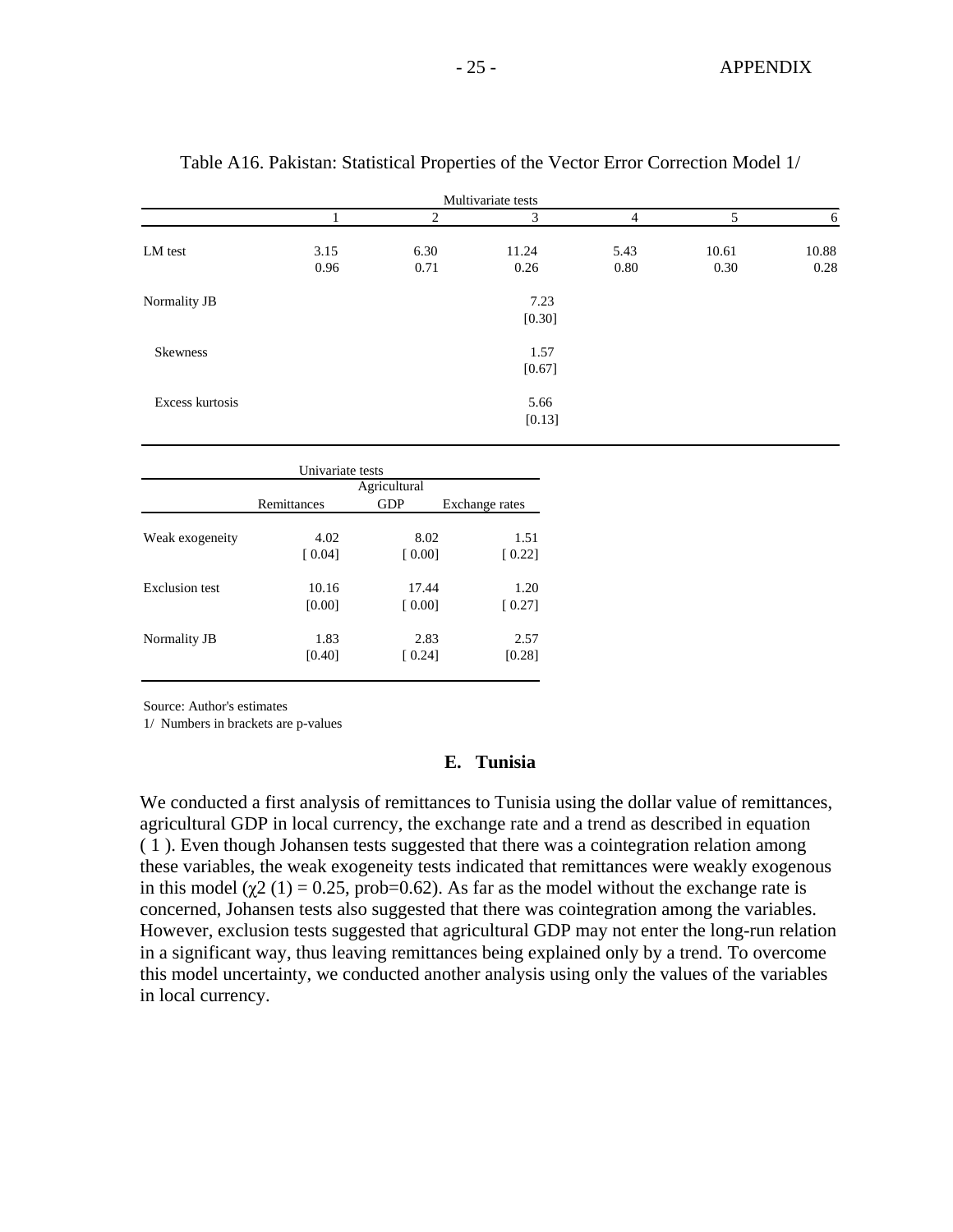We first tested the order of integration of the variables (in local currency) that we used (Table A17). <sup>20</sup> All the variables are integrated of order one. After a series of tests, we included fours lags in the VECM we estimate. Results from the Johansen eigenvalue cointegration test did not seem conclusive (Table A19). However, the Johansen trace test suggested the existence of a long-run relation as presented in equation ( 1 ) at 5 percent level of significance (Table A18). The estimated long-run relation is presented in Table 2. The statistical properties of the VECM are described in Table A20. The multivariate LM statistics shows that the residuals are not autocorrelated. The multivariate JB test does not reject the hypothesis of normality of residuals. Exclusion tests suggest that all variables included in the cointegration relation are significant. Therefore, the model presented in equation ( 1 ) could explain the flow of remittances to Tunisia.

| Table A17. Tunisia: Stationarity Test (Elliott-Rothenberg-Stock DF-GLS test) 1/ |  |
|---------------------------------------------------------------------------------|--|
|                                                                                 |  |

| Variables                             | Included in<br>regression | Lag $2/$                         | Test statistic     | value $3/$         | 1 percent critical 5 percent critical<br>value $3/$ | 10 percent<br>critical value 3/ | Conclusion               |
|---------------------------------------|---------------------------|----------------------------------|--------------------|--------------------|-----------------------------------------------------|---------------------------------|--------------------------|
| In levels                             |                           |                                  |                    |                    |                                                     |                                 |                          |
| Remittances<br>Agricultural GDP       | constant<br>constant      | $\overline{0}$<br>$\overline{0}$ | 0.40<br>$-1.07$    | $-2.66$<br>$-2.66$ | $-1.95$<br>$-1.95$                                  | $-1.61$<br>$-1.61$              | Unit root<br>Unit root   |
| In first difference                   |                           |                                  |                    |                    |                                                     |                                 |                          |
| D(Remittances)<br>D(Agricultural GDP) | constant<br>constant      | $\overline{0}$<br>$\overline{0}$ | $-4.21$<br>$-5.14$ | $-2.66$<br>$-2.66$ | $-1.95$<br>$-1.95$                                  | $-1.61$<br>$-1.61$              | Stationary<br>Stationary |

Source: Author's estimates

1/ The test used is the one proposed by Elliott, Rothenberg, and Stock (1996). The null hypothesis is that the variable has a unit root.

2/ The number of lags is selected using the Akaike information criterion. The maximum number of lags used is 6

3/ For the regression equations, the critical values are from MacKinnon (1996).

|  |  | Table A18. Tunisia: Cointegration Rank Tests (Trace) |  |  |  |
|--|--|------------------------------------------------------|--|--|--|
|--|--|------------------------------------------------------|--|--|--|

| Hypothesized                      |              | Trace            | 0.05           |                |
|-----------------------------------|--------------|------------------|----------------|----------------|
| No. of Cointegration<br>Equations | Eigenvalue   | <b>Statistic</b> | Critical Value | Prob.          |
| None<br>At most 1                 | 0.53<br>0.40 | 27.81<br>11.31   | 25.87<br>12.52 | 0.028<br>0.079 |

Source: Author's estimates

 $\overline{a}$ 

<sup>20</sup> The data are taken from the *World Development Indicators* database and cover the period 1976-2002.